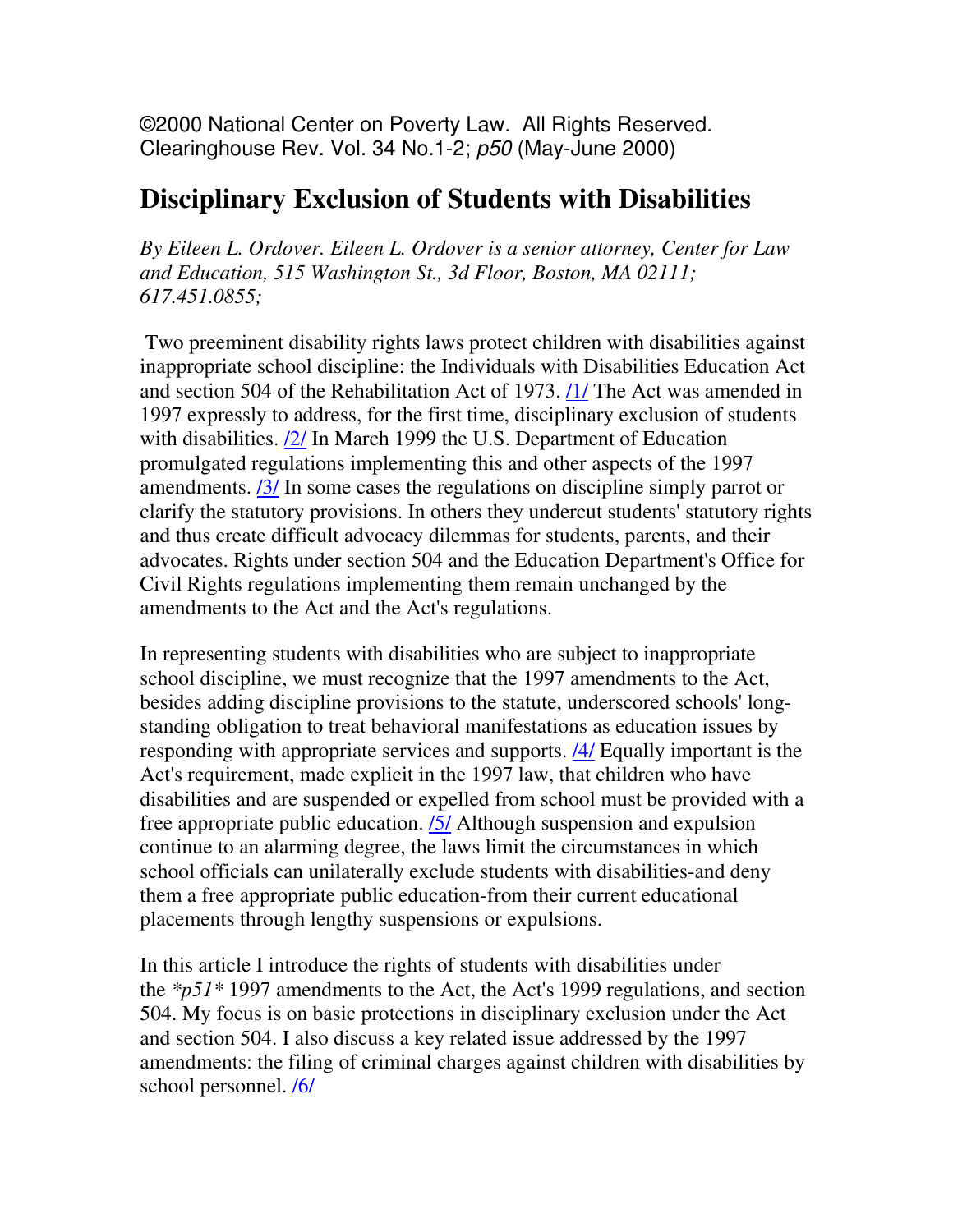When children with disabilities are suspended, expelled, or otherwise denied education for discipline reasons, several statutory provisions and regulations protect their rights. Advocates should understand the various aspects of these rights articulated in the Act, its regulations, and section 504.

### **I. Denial of Education for Discipline Reasons**

Congress explicitly amended the Act in 1997 to state that a free appropriate public education must be provided "to all children with disabilities . . between the ages of 3 and 21 . . . including children with disabilities who have been suspended or expelled from school." /7/ This unequivocal language requires schools to continue to provide an education meeting the statutory definition of a free appropriate public education during all periods of suspension and expulsion, no matter how long or short. /8/

### **A. Under the Act.**

The U.S. Department of Education regulations implementing the Act, however, take a different view. Under the regulations, schools do not have to provide a free appropriate public education -or any educational services at all-until a child has already been suspended for a total of ten school days in the same school year or, in other words, until the eleventh total school day of suspension. /9/ This erroneous interpretation of the statute allows a child to be denied up to two weeks of education and related services per school year. However, even under this view, denial of education is allowed only if children without disabilities are also suspended from school for comparable periods with no educational services. /10/

The Act and its regulations allow school personnel to suspend a child for up to ten school days (if children without disabilities are similarly treated) without determining whether the alleged misconduct is a manifestation of the child's disability. /11/ The statute does not specify whether this limit means ten consecutive school days or ten cumulative school days in a school year. The regulations are specific, providing that these suspensions may last up to ten consecutive school days. /12/However, the regulations recognize that a series of suspensions that are each less than ten days, when taken together, may constitute a pattern of exclusion requiring that they be treated, for purposes of rights under the Act, as if they were a single, continuous suspension. /13/ Where such a pattern exists, the *\*p52\** upper limit on suspension without a manifestation determination is ten cumulative school days. /14/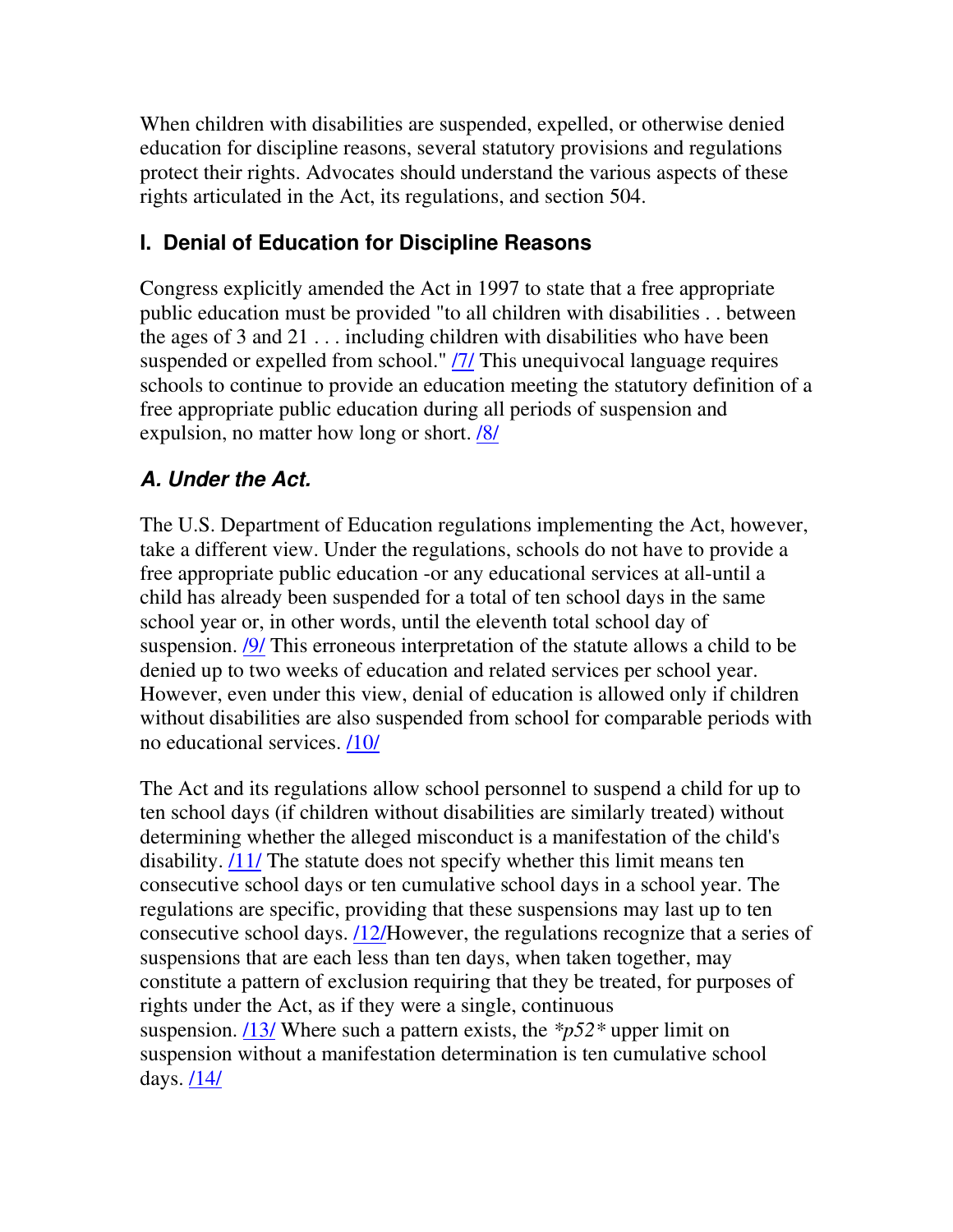As soon as a school system decides to initiate a suspension of more than ten consecutive school days, a suspension that would include the eleventh cumulative suspension day in a school year where a pattern exists, or an expulsion, it must notify the child's parents and give written notice of all the procedural safeguards available to them and their child under the Act. **/15/** Before the school system may proceed with any such suspension or expulsion, however, it must-immediately and no later than within ten days of its decision to take that disciplinary action-conduct a review of the relationship between the behavior at issue and the child's disability and determine whether the behavior is a manifestation of the child's disability. /16/ If the result of the review is a determination that the behavior at issue is not a manifestation of the child's disability, the child may be subjected to the same disciplinary measures, including suspension or expulsion, as are children without disabilities who engage in similar behavior. /17/ However, as discussed above, the school system must continue to provide free appropriate public education during the suspension or expulsion. As discussed in section IX.A below, a determination that the behavior is not a manifestation of disability may be appealed through the Act's complaint and due process hearing procedure.

If the review determines that the behavior is a manifestation of disability, the child may not be suspended or expelled. /18/ However, if appropriate, the school system may propose changes in the child's individualized education program, placement, or both. Except in certain cases involving weapons, drugs, or other particular kinds of dangerous behavior, as discussed in sections III and V below, the usual procedures under the Act for making such changes apply, including prior notice to parents, individualized education program team meetings, and parent participation requirements. /19/ Parents retain the right to reject the school's proposal and use the Act's dispute resolution procedures to challenge any decision with which they disagree. /20/

The Act requires that the school system convene the individualized education program team to plan a functional behavior assessment, arrange for the assessment to be conducted, and develop and implement a plan of appropriate interventions to address the behavior either before or within ten days of making a "change in the placement of a child with a disability" for discipline reasons, including suspensions of ten school days *\*p53\** or less. /21/ Contrary to the statute, the regulations state that these steps need not be taken until the child will have been excluded for eleven or more cumulative days in a school year. /22/ If a child has already had a functional behavior assessment and has a behavioral intervention plan, the individualized education program team must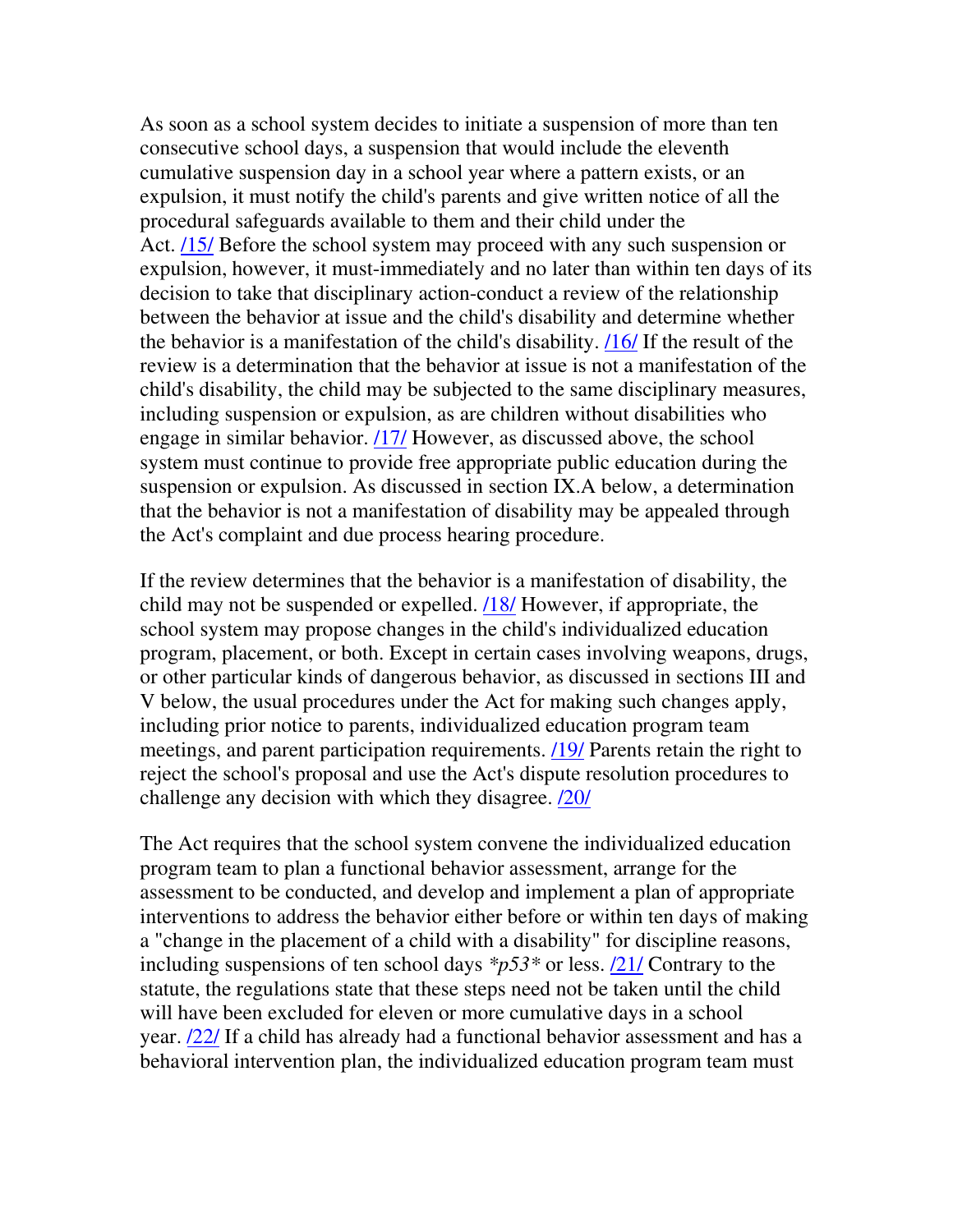meet to review the plan and its implementation and modify it as necessary to address the behavior that prompted the exclusion.  $\frac{23}{23}$ 

If a child with a new or modified behavioral intervention plan is subsequently excluded from the child's placement, the individualized education program team members must review the plan and its implementation to determine if changes are necessary. /24/ If any member of the team-including the parentbelieves that the plan should be changed, the team must meet to change it to the extent the team determines necessary.  $\frac{25}{125}$ 

#### **B. Under Section 504**

Much like the Act, the section 504 regulations require that certain procedures be followed before a child's educational placement may be changed. For example, a comprehensive evaluation by appropriate, qualified personnel must be conducted before any "significant change in placement." /26/ A suspension exceeding ten consecutive (or sometimes ten cumulative) school days or an expulsion constitutes a "significant change of placement" under the regulations. /27/ The school system therefore must conduct a comprehensive evaluation meeting all of the requirements of the section 504 regulations before attempting to exclude a student for more than ten days. /28/ The evaluation must also include a determination of whether there is a connection between the behavior for which discipline is to be imposed and the student's disability. **(29)** 

If the behavior is found not to be a manifestation of disability, the student may be subjected to the same disciplinary measures as are nondisabled students, including suspension or expulsion without education. However, by judicial decision, educational services should continue in at least those states covered by the U.S. courts of appeals for the Fifth, Sixth, and Eleventh Circuits. **[30]** 

#### *\*p54\**

A series of short-term suspensions of ten days or less that cumulate to more than ten days may constitute a pattern of exclusion tantamount to a "significant change in placement" for section 504 purposes, triggering the prior evaluation and manifestation determination requirements. /31/ According to the Education Department's Office for Civil Rights, which enforces section 504, factors to be considered in determining whether such a pattern exists include but are not limited to the length of each suspension, the proximity of the suspensions to one another, and the total amount of time that the child is excluded from school. /32/ Other factors, such as the pattern of exclusions from the previous school year, other disciplinary sanctions imposed, or the student's history, may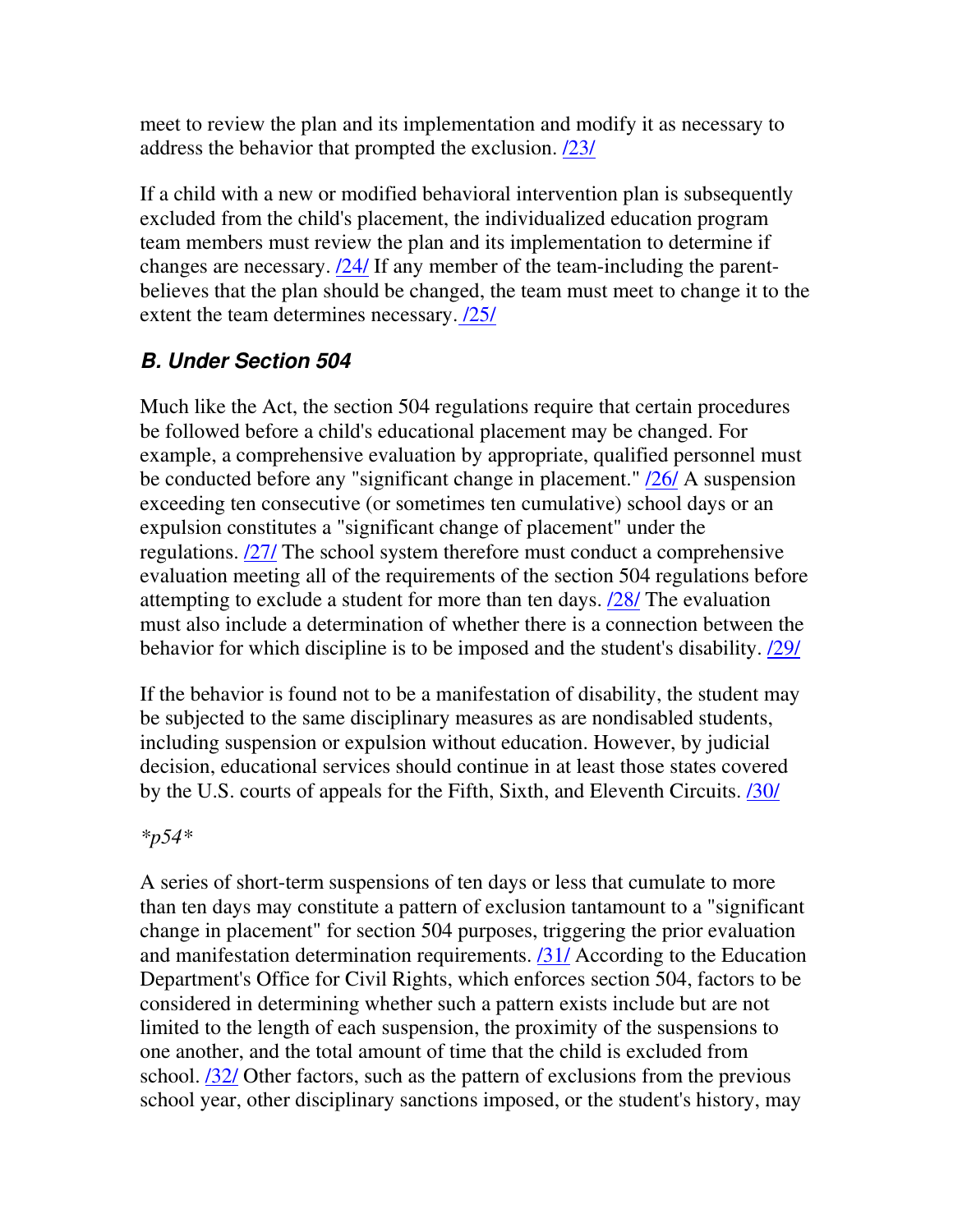also be relevant. /33/ Cases in which the Office for Civil Rights has found an impermissible pattern of short-term suspensions under the totality of the circumstances include cases where suspensions totaled fifteen days over a three month period; sixteen days from the start of the school year to March; eighteen days from mid-December through May; twelve days from mid-November through early February; twenty days from mid-January through May; and twenty-two days between September and March. /34/

According to Office for Civil Rights policy, a suspension of ten days or less does not, in and of itself, constitute a "significant change in placement" triggering reevaluation rights under the section 504 regulations, including a manifestation determination. However, the overriding prohibition against disability-based discrimination in section 504, the Americans with Disabilities Act, and their implementing regulations should preclude imposition of any punitive discipline for conduct that is a manifestation of disability. /35/

#### **II. Incidents Involving Weapons or Illegal Drugs Under the Individuals with Disabilities Education Act**

The Individuals with Disabilities Education Act now contains explicit provisions concerning children who (1) carry to or possess a weapon at school, on school premises, or to or at a school function or (2) knowingly possess or use illegal drugs or sell or try to sell a controlled substance while at school or at a school function./36/ For purposes of these provisions,*\*p55\** "weapon" means "a weapon, device, instrument, material, or substance, animate or inanimate, that is used for, or is readily capable of, causing death or serious bodily injury, except that such term does not include a pocket knife with a blade of less than 21/2 inches in length." /37/

## **A.Under the Act**

The term "controlled substance" means a drug or other substance identified in certain sections of the federal Controlled Substances Act. /38/ The term does not include alcohol. "Illegal drug" means a controlled substance, unless the child's possession or use is legal by virtue of being under the supervision of a licensed health care professional or by virtue of any other provision of federal law. /39/

Students with disabilities involved in this kind of behavior may be suspended or expelled from school under the same terms described in section I above: for up to ten days without a manifestation determination and for longer upon a finding that the behavior was not a manifestation of disability. Suspension or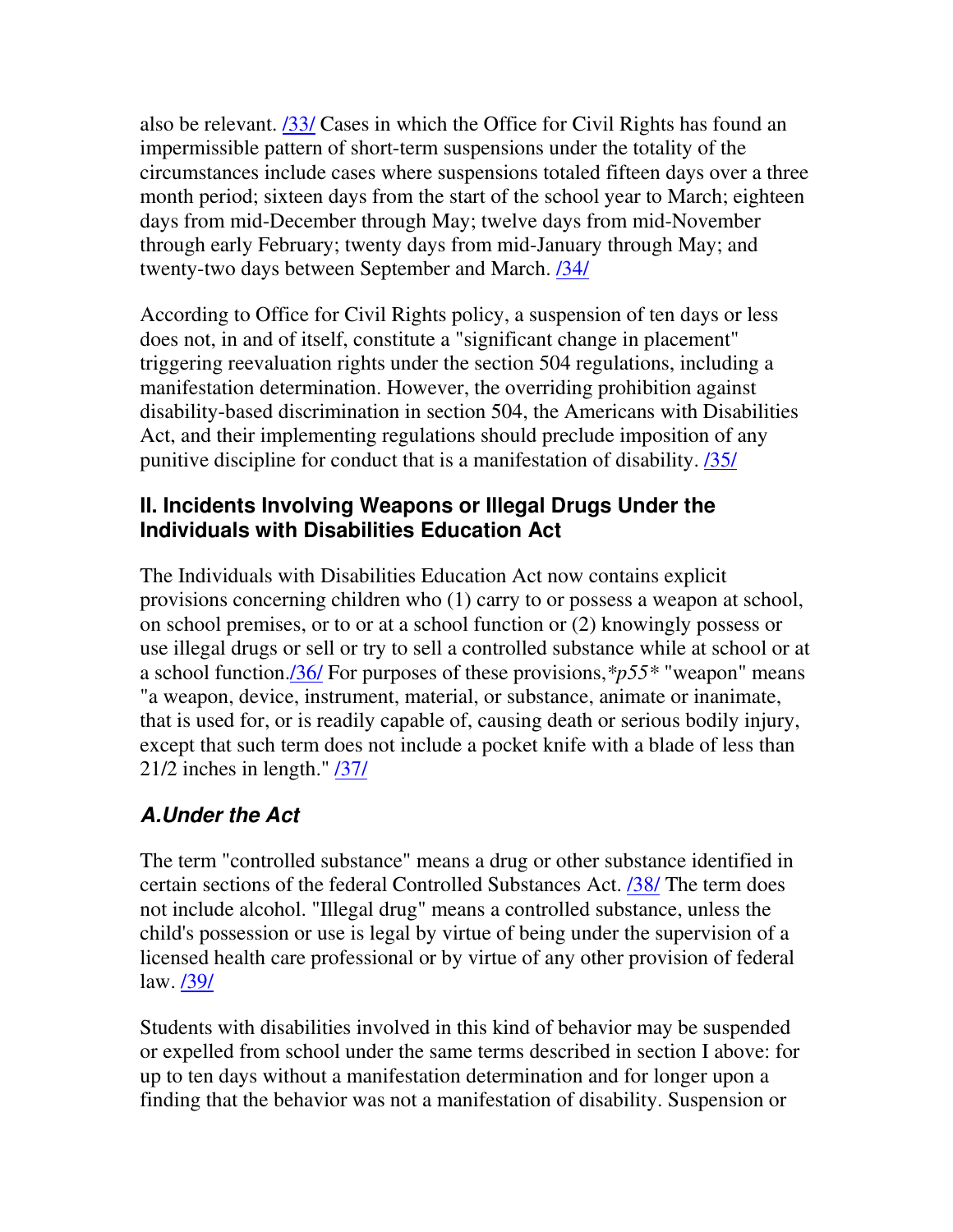expulsion is subject, of course, to the school system's obligation to continue to provide a free appropriate public education, albeit in another setting. The difference in legal rights comes when the behavior is found to be a manifestation of the child's disability.

Ordinarily, as discussed in section I above, when behavior is a manifestation of disability, the school system may not suspend for more than ten days or expel, and any change in placement may be accomplished only by following all of the usual procedures and procedural safeguards under the Individuals with Disabilities Education Act. **/40/** These include the right of parents to object, request a due process hearing, and invoke "stay put" rights in order to stop the placement change pending resolution of the dispute. /41/

In contrast, if a child is involved in one of the kinds of drug- or weapon-related incidents described above, school officials may, acting by themselves and over parental objection, temporarily place the child in an appropriate "interim alternative educational setting," notwithstanding that the behavior is a manifestation of the child's disability. /42/ However, school officials may do so only if (1) keeping the child in his current placement is substantially likely to result in injury to the child or to others, and (2) this substantial likelihood remains even after the school system has made reasonable efforts, including the use of *\*p56\** supplementary aids and services, to minimize the risk of harm in that placement. /43/

The placement in an interim alternative educational setting may last up to 45 calendar days, or for the same period that a child without disabilities would be subject to discipline, whichever is shorter. /44/ The child must be returned to the child's prior placement at the end of this period or to another placement to which the child's parents agree. If the school system wishes to place the child in another placement not acceptable to the parents, the parents may object, file a complaint, and request an administrative due process hearing under the Individuals with Disabilities Education Act, thereby triggering the child's right to return to and remain in the prior placement until the dispute is resolved. /45/ Should the school system believe that returning the child to that placement would be dangerous, it may request an expedited due process hearing and seek permission to keep the child in the interim alternative educational setting pending resolution of the dispute. /46/ This should rarely be necessary or appropriate, however, as the initial 45-day placement period is ample time for schools to collaborate with parents to develop long-term strategies for addressing the child's educational (including behavioral) needs, including any changes in the services the child receives.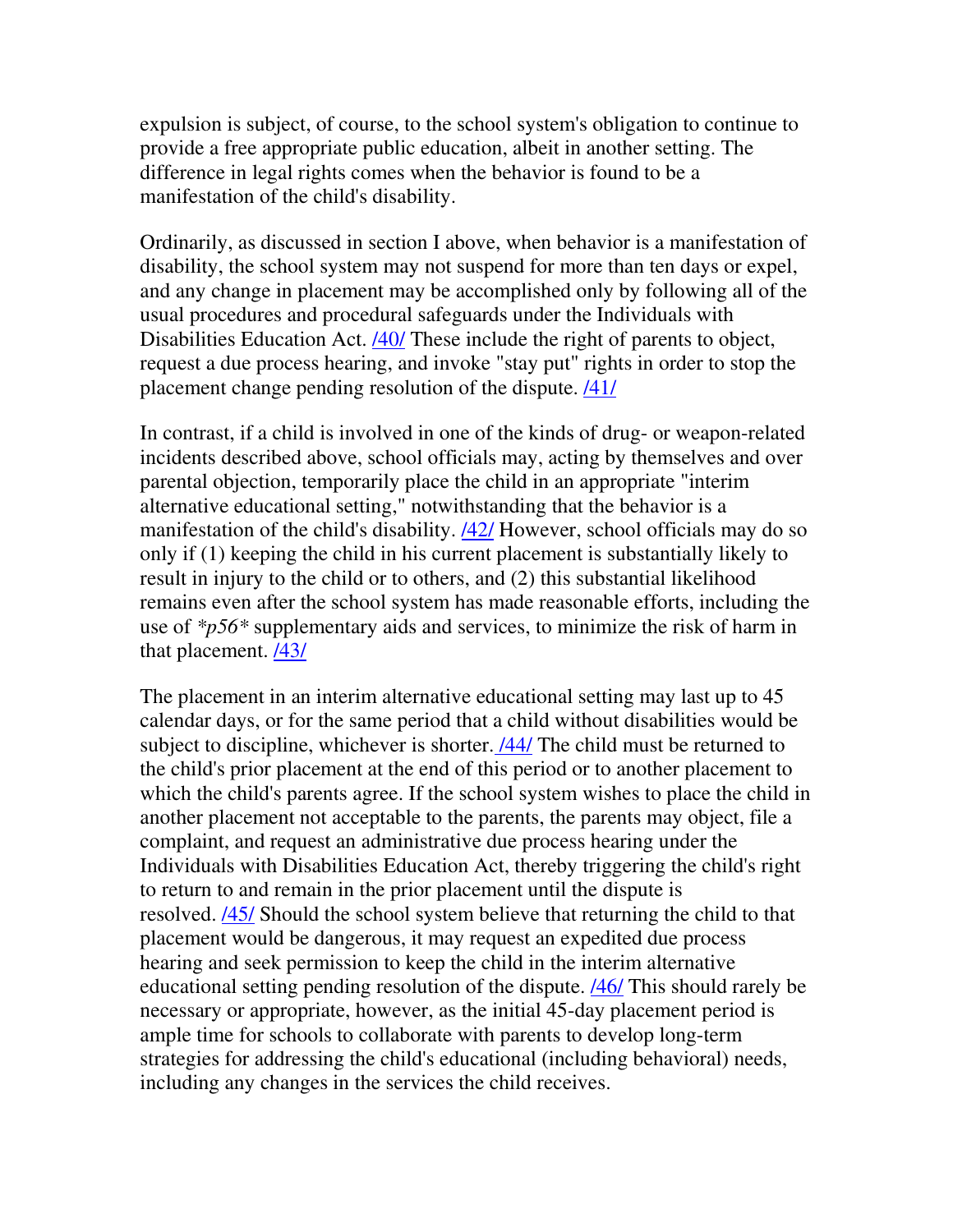Consistent with the duty to provide a free appropriate public education to all students, the interim alternative educational setting must provide a free appropriate public education, as defined by the Individuals with Disabilities Education Act and including meeting the quality requirements described in section VIII.A below regarding the content of education during periods of disciplinary exclusion.

### **B. Under Section 504**

Students who have disabilities and are involved in weapons incidents are treated no differently under section 504 from students who have disabilities and are accused of other discipline infractions. However, students involved with illegal drugs or alcohol are treated differently. School officials may discipline a student with a disability for "the use or possession of illegal drugs or alcohol" to the same extent that a nondisabled student would be disciplined if he "currently is engaging in the illegal use of drugs or in the use of alcohol." /47/ Although such students ordinarily have a right to a hearing under other laws, they do not have a right to the kind of hearing ordinarily allowed students contesting a placement change under the section 504 regulations. /48/ However, provided that they are also "children with disabilities" within the meaning of the Individuals with Disabilities Education Act, they retain all of the Act's rights and protections described in this article.

### **III. Students with Other Behavior That Schools Deem Dangerous**

The Individuals with Disabilities Education Act permits a child whose behavior is a manifestation of disability to be placed in an appropriate "interim alternative educational setting" over parental objection for other, dangerous behavior under certain circumstances. This aspect of the law, however, does not allow school officials to take action on their own. Rather, they must request a due process hearing and seek an order from *\*p57\** an Act's hearing officer placing the child in an interim alternative educational setting. **/49/** The hearing officer may order placement in such a setting for no more than 45 calendar days. **/50/** 

The Act requires that the hearing officer, before ordering a child placed in an interim alternative educational setting,

• determine that the school system has proven by more than a preponderance of the evidence that keeping the child in the child's current placement is substantially likely to result in injury to the child or others;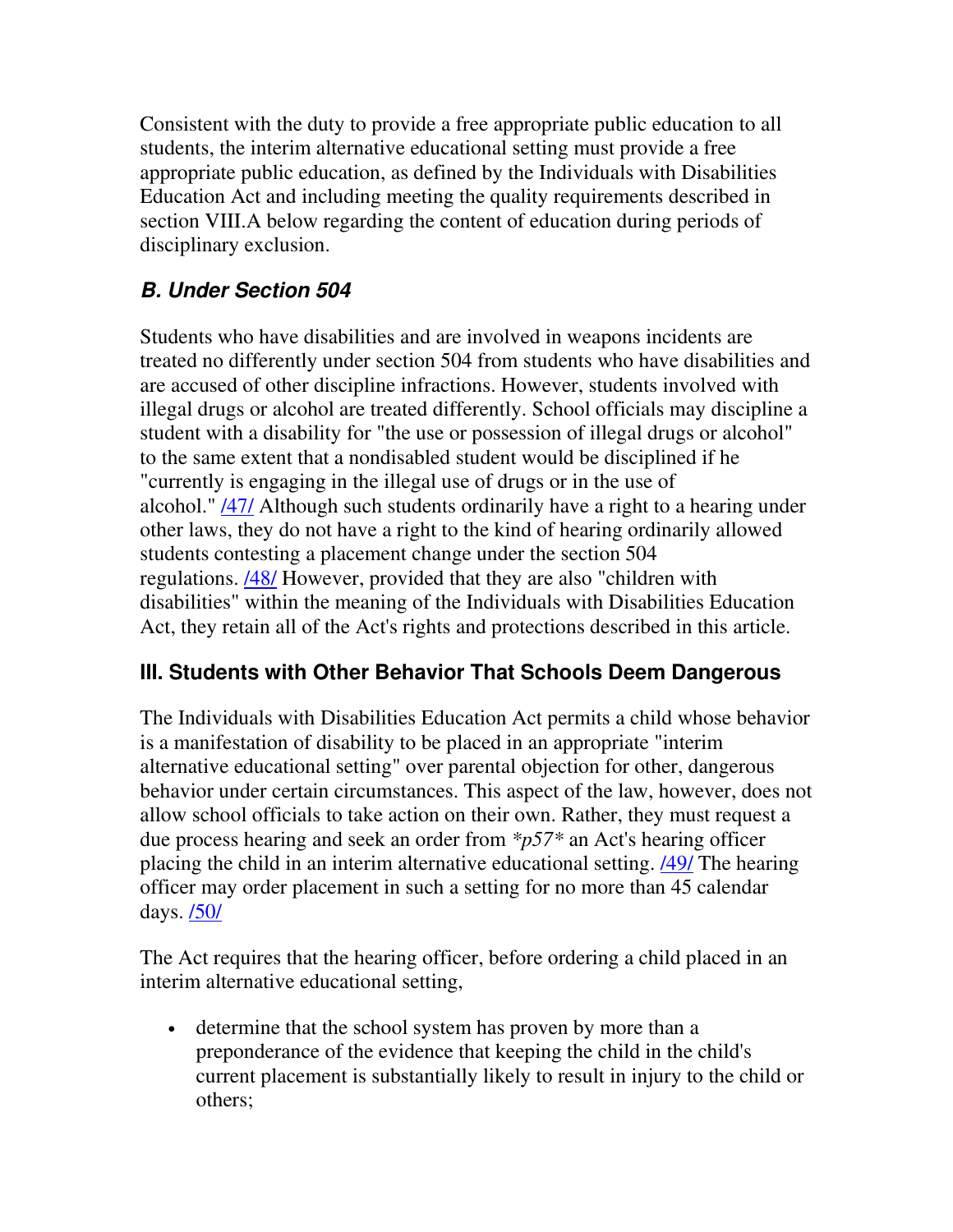- consider the appropriateness of the child's placement;
- consider whether the school system has made reasonable efforts, including through the use of supplementary aids and services, to minimize the risk of harm in the current placement; and
- determine that the interim alternative educational setting meets the Act's requirements.  $/51/$

Where parents and school system disagree as to the child's placement at the end of the interim alternative placement of 45 or fewer days, the same Act rules, options, and procedures discussed in section III above in connection with weapon and drug incidents apply. /52/

Students with disabilities whose behavior schools deem dangerous are treated no differently under section 504 from students with disabilities who are accused of other discipline infractions.

### **IV. Manifestation Determinations**

A manifestation review must be conducted and a manifestation determination made before a child with a disability may be excluded from the child's current educational placement for more than ten days. This requirement also applies where a shorter suspension is part of a pattern of exclusions that together exceed ten days in a school year. The review explores the relationship between the behavior at issue and the child's disability and educational program and services. The individualized education program team (which by definition includes the child's parents) and other "qualified personnel" conduct the review and make the manifestation determination. /53/

### **A. Under the Act**

In performing its task, the group must consider all relevant information, including evaluation and diagnostic results (whether obtained by the school system or the parent), observations of the child, and the content, characteristics, and implementation of the child's individualized education program and placement. /54/ The group may determine that the behavior was not a manifestation of disability only if

• in relationship to the behavior at issue the child's individualized education program and placement were appropriate, and all services were implemented consistent with the individualized education program; and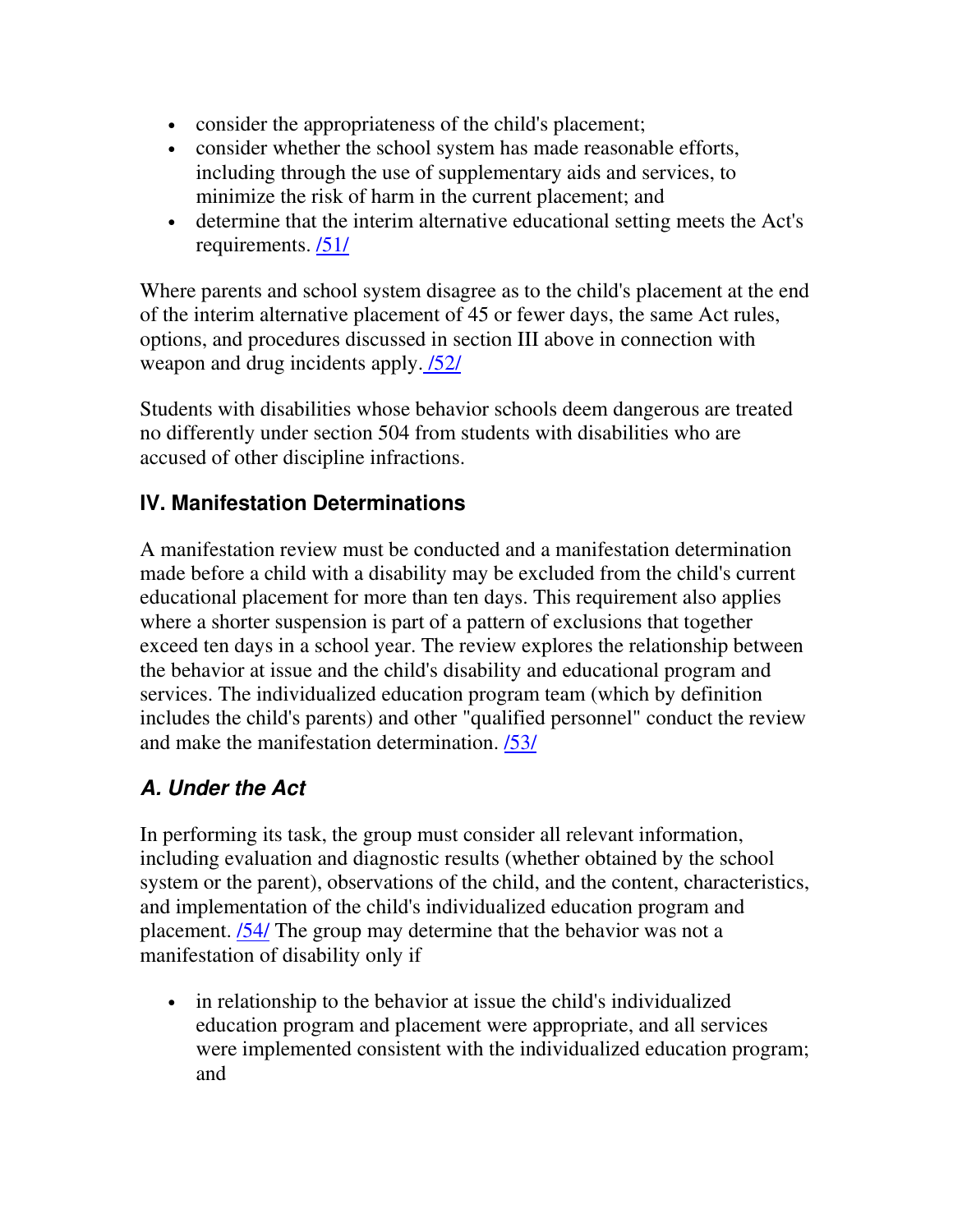- the child's disability did not impair the child's ability to understand the impact and consequences of the behavior at issue; and
- the disability did not impair the child's ability to control the behavior. /55/

If the group finds that any of these criteria has not been met, it must find that the behavior was a manifestation of disability. /56/ If the group discovers any *\*p58\**deficiency in the child's individualized education program or placement, or in their implementation, it must take immediate steps to remedy the situation. /57/

Although the individualized education program team and "other qualified personnel" carry out the manifestation review and determination, neither the Individuals with Disabilities Education Act nor its regulations specify who these qualified professionals must be. /58/ However, the inclusion of this provision in the law shows that Congress recognized that individualized education program teams alone did not have the expertise to determine the relationship between disability and behavior. The "qualified personnel" who supplement the individualized education program team must bring this expertise to the group and enable it to evaluate the factors listed above in regard to a particular child. At a minimum these qualified personnel, in order to do so, seemingly must include individuals with expertise in the child's disability or disabilities, including the potential developmental, cognitive, educational, and behavioral consequences; in interpreting and*\*p59\** understanding the limits of existing evaluation data and other information about the child; in identifying and understanding what triggered the behavior, including expertise in functional behavior analysis; in appropriate behavioral supports and strategies for children with the child's particular disability, strengths, and needs; in assessing the appropriateness of the services being provided to the child, any issues regarding their implementation, and the impact on the child and the child's behavior; in any cultural or related issues or concerns; and, where the child has limited English proficiency, in any language issues that may be relevant to the behavior or incident at issue.

#### **B. Under Section 504**

The Office for Civil Rights required manifestation determinations as a section 504 matter long before they became a part of the Individuals with Disabilities Education Act. In order to comply with section 504, a group of people knowledgeable about the student, the meaning of the evaluation data, and the placement options must determine whether the behavior in question is related to the student's disability and whether the student was appropriately placed and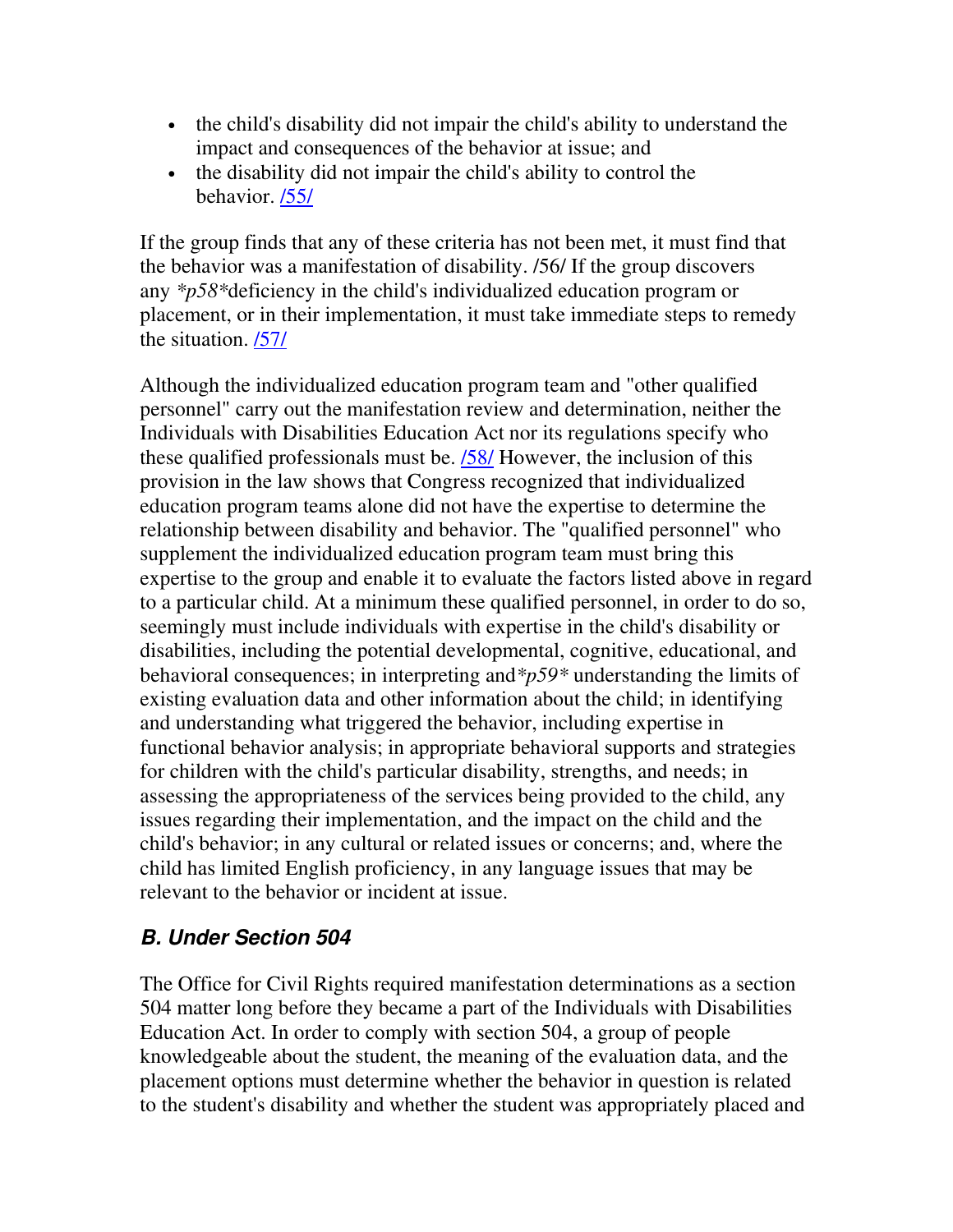served at the time of the incident. **/59/** These professionals must base their determination upon the kind of current information-including psychological evaluation data related to behavior-that competent professionals would require. /60/

The Act's provisions concerning the factors to be considered in making manifestation determinations, while relevant, do not limit the inquiry under section 504, and parents and advocates should *\*p60\** remain aware of the many ways in which disability and behavior may be related. **/61/** 

### **V. Content of Education During Disciplinary Exclusion**

Schools often provide woefully inadequate education, if any, during periods of disciplinary exclusion. Advocates familiar with the substantive and procedural aspects of a free appropriate public education can protect clients from such deprivation.

# **A. Meaning and Content of a Free Appropriate Public Education**

All children who have disabilities-including those who have disabilities and have been suspended or expelled from school-are entitled to a free appropriate public education. /62/ The term "free appropriate public education" has a technical legal meaning. As defined in the Individuals with Disabilities Education Act, it means special education and related services that are provided at public expense, under public supervision, at no charge; meet the standards of the state educational agency; include an appropriate preschool, elementary, or secondary education in the state involved; and are provided in accordance with an individualized education program that meets the Act's requirements. /63/ It also includes meaningful opportunities to learn in the general curriculum, that is, the curriculum adopted for all students. /64/Furthermore, as the Supreme Court held in Board of Education of the Hendrick Hudson Central School District v. Rowley, a free appropriate public education requires that the individualized education program be developed in accordance with the procedures-including those governing educational decision making and the resolution of disputes between parents and school systems-set forth in the Act. /65/

The education provided to children excluded from their usual educational placement for discipline reasons must meet all of these criteria. Compliance with these criteria should ensure that these children receive a full, high-quality education, with qualified instructors, in a school setting. For example, the mandate that a free appropriate public education include an appropriate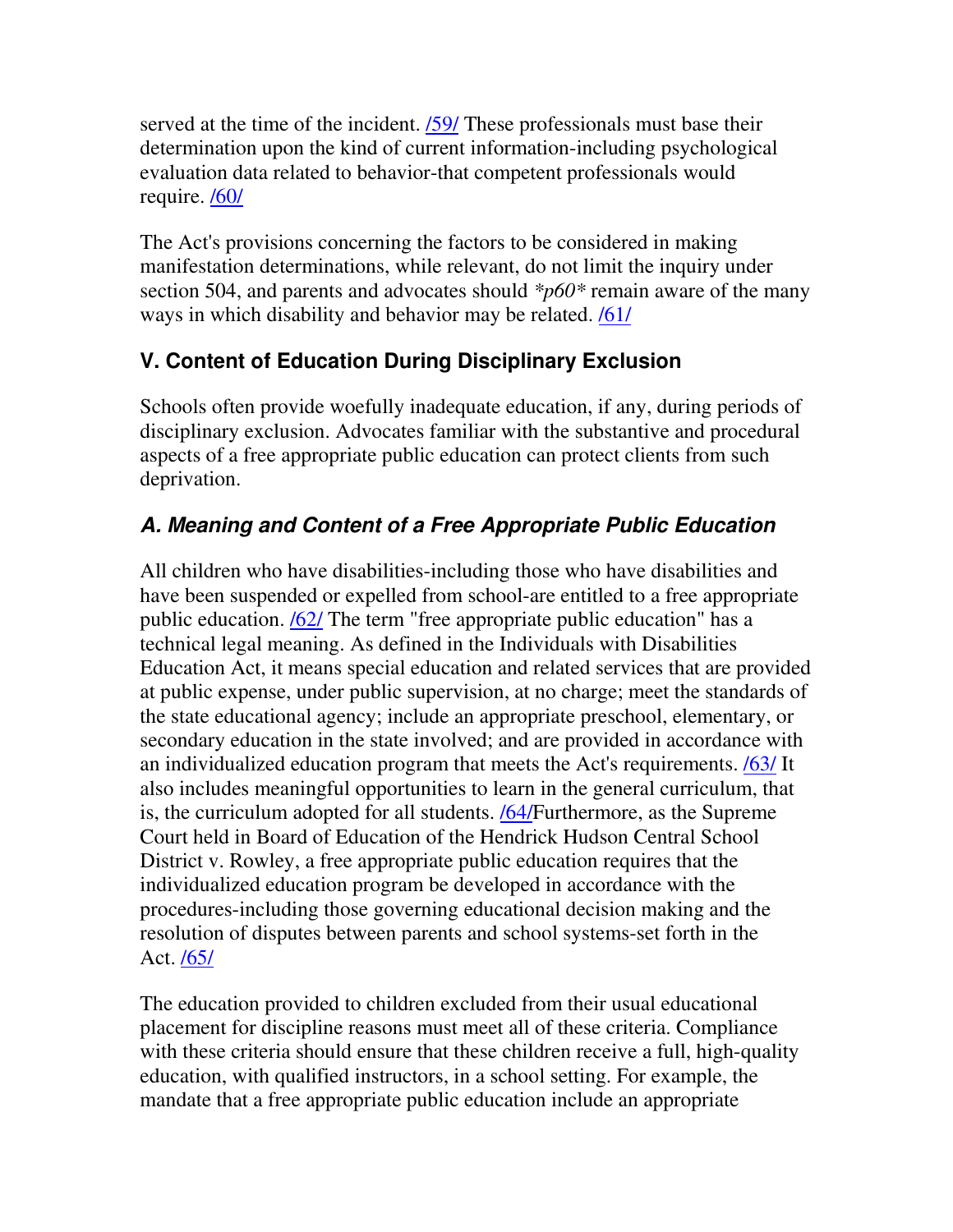elementary or secondary education in the state involved-with meaningful opportunities to learn in the general curriculum-means that children must be offered the entire curriculum, not simply the isolated "special education" services listed in their individualized education programs, such as speech and language therapy or reading skills assistance. This is virtually impossible to accomplish through home tutoring or limited numbers of weekly hours of instruction.

In addition to these general rules regarding the content of a free appropriate public education, the Individuals with Disabilities Education Act speaks in detail *\*p61\** to the situation of children excluded from their usual placements and placed in an "interim alternative educational setting"-because of either involvement in certain kinds of incidents involving weapons or illegal drugs or because a hearing officer has so ordered after finding that keeping the child in the child's current placement would be dangerous. The selected interim alternative educational setting must enable the child to continue to participate in the general curriculum and to receive the services and modifications, including those described in the individualized education program, to meet individualized education program goals; and it must include services and modifications designed to address the behavior that prompted placement in the interim alternative educational setting so that it does not recur. /66/ These details elucidate, but are not a substitute for, some of the general statutory rules regarding a free appropriate public education. We must keep in mind that these requirements would be components of a free appropriate public education even if they were not expressly listed in connection with interim alternative educational settings. Therefore, they are required for all children excluded from their usual educational placement for discipline reasons-even if the children are not placed in an interim alternative educational setting and even if the behavior for which they are being suspended, expelled, or otherwise excluded is not a manifestation of disability. On a related note, the regulations of the Individuals with Disabilities Education Act further clarify that the education provided to a child during short-term suspensions, or to a child who is permissibly suspended or expelled for longer periods because the child's behavior is not related to disability, must enable the child to progress appropriately in the general curriculum and advance toward achievement of individualized education program goals. /67/

### **B. Educational Decision Makers Under the Individuals with Disabilities Education Act**

When a child is to be placed in an interim alternative educational setting due to an incident involving weapons or illegal drugs, the individualized education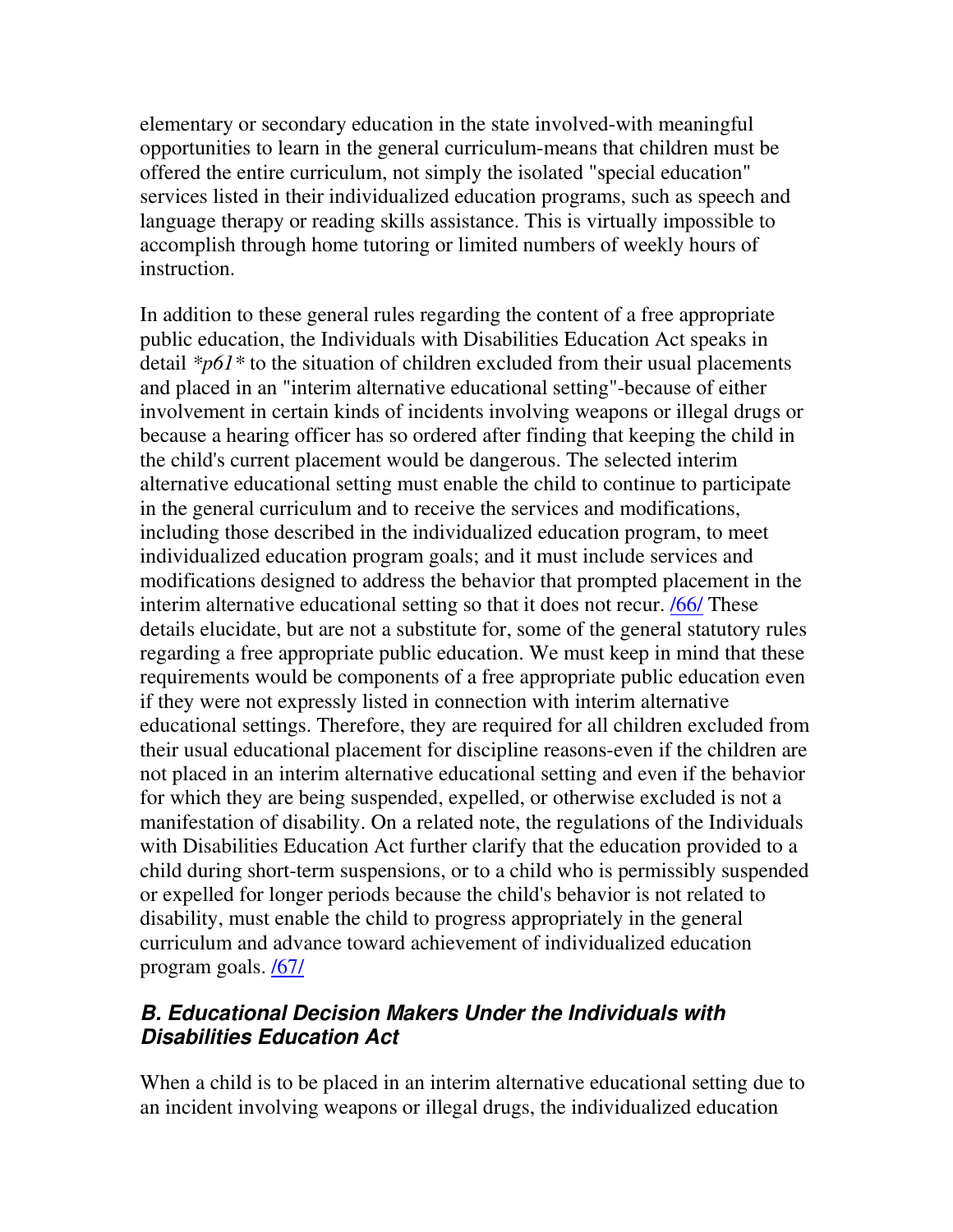program team, which includes the parent, chooses the setting. /68/ Similarly, and consistent with the general requirements of the Individuals with Disabilities Education Act regarding the development and revision of the individualized education program, the individualized education program team is responsible for planning services for children subjected to long-term suspension or expulsion because their behavior has been found to be unrelated to disability. /69/ The individualized education program team also plans services for a child subjected to a series of short-term suspensions of ten or fewer days that, because they exceed ten days in total and create a pattern of exclusion, are to be treated as a long-term suspension. /70/

In cases where, to address dangerous behavior, a child is to be placed in an interim alternative educational setting by order of a hearing officer, the hearing officer must approve the setting after determining that it meets the statutory requirements of the Individuals with Disabilities Education Act. /71/ Ordinarily schools seeking such an order propose a particular placement as the interim alternative educational setting. As the Act mandates that parents be "members of any group that makes decisions on the educational placement of their child," provisions must be made to include parents when schools develop these proposals. /72/ The Act's regulations confuse the issue, however, by including language that refers to hearing*\*p62\** officers determining whether "the interim alternative educational setting that is proposed by school personnel who have consulted with the child's special education teacher" meets legal requirements. /73/ The regulations thus erroneously imply that the usual process under the Act for developing placement proposals does not apply in this situation. The regulations also state that "school personnel, in consultation with the child's special education teacher," determine services to be received during short-term suspension periods that are not part of a pattern of exclusion. /74/ Thus the regulations appear to attempt to excuse schools from following usual procedures under the Act in regard to these two groups of children, notwithstanding the Supreme Court's ruling in Rowley that compliance with the Act's procedures is a critical aspect of a free appropriate public education. /75/

#### **C. Exclusion Under Section 504**

As explained in sections II and IV above, section 504 permits suspension and expulsion without services for behavior unrelated to disability, and for certain behavior involving illegal drugs or alcohol (except in those states where judicial decisions have held otherwise), provided that students without disabilities are excluded without services for comparable behavior.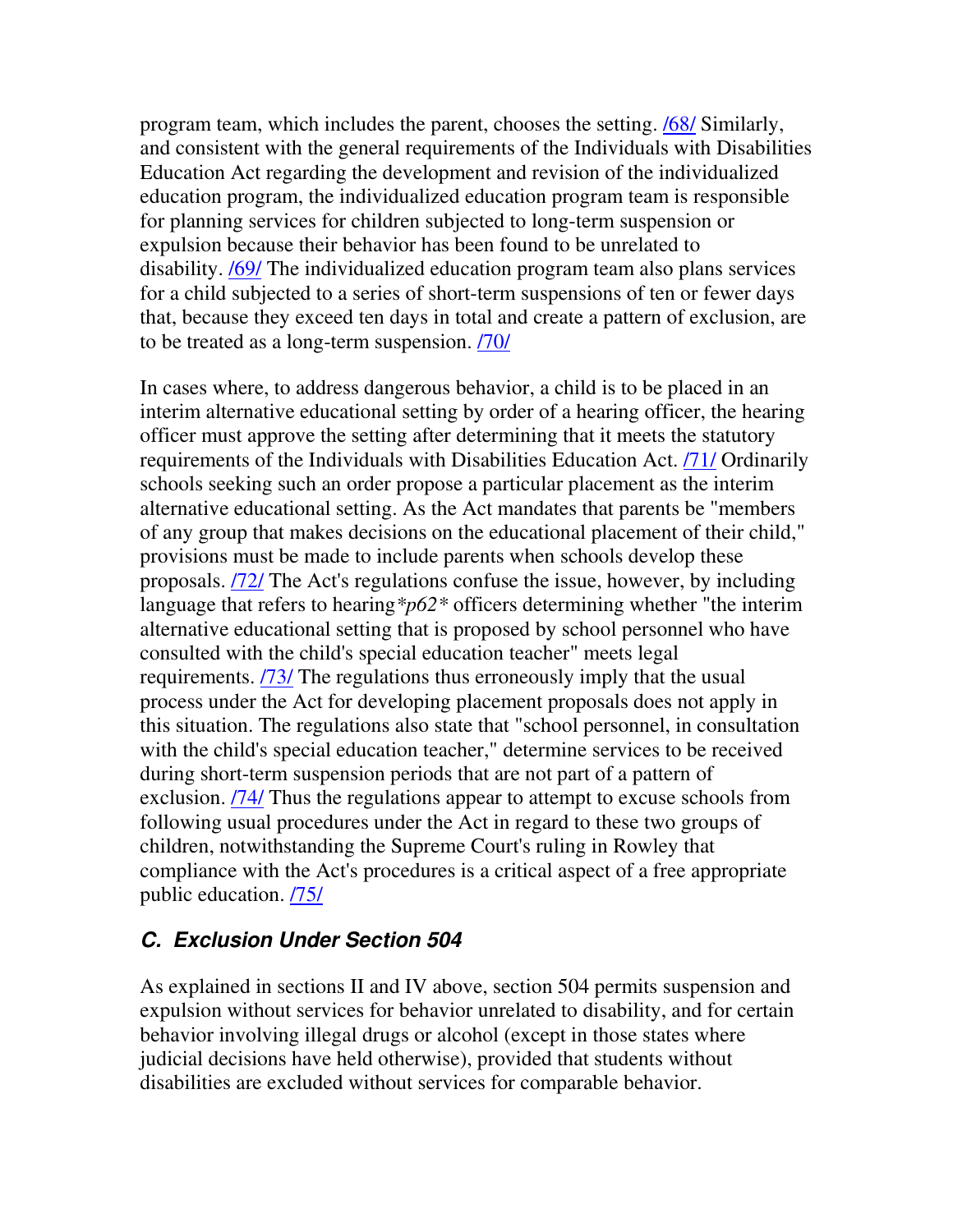#### **VI. Challenging Discipline Decisions**

When parents wish to challenge a discipline decision, they face a possibly daunting process. In order to assist these parents, advocates need to understand parents' hearing rights and children's right to "stay put" during such disputes.

Parents who disagree with discipline decisions have the right to a due process hearing. A parent may request a hearing to challenge a manifestation determination, placement in an interim alternative educational setting by either school personnel or a hearing officer, any other placement decision, the nature or quality of education and services a child receives during periods of exclusion, or any other matter concerning the provision of a free appropriate public education. /76/ If the parent's complaint concerns the manifestation determination or placement, an expedited hearing must be held. /77/ While the Individuals with Disabilities Education Act clearly entitles parents to an "expedited" hearing-albeit without specifying a time frame-the regulations eviscerate this right in stating that an "expedited" hearing must result in a written decision being mailed within 45 days of receipt of the hearing request. **78** This is the same time frame that applies to routine hearings. **79** 

Parents who do not prevail in the hearing may appeal to the state educational agency if they live in a state with a two-tiered administrative due process hearing system, or they may file a lawsuit in state or federal district court. /80/ An appeal or civil action may continue to be appropriate even after the interim alternative placement or other disciplinary period ends. For example, a child might have claims for compensatory education or damages arising from a school's failure to provide appropriate-or any-services during the disciplinary removal.

Ordinarily, when a parent files a complaint and requests a due process hearing, the child has the right to "stay put" or remain in the current educational placement until the dispute is resolved, unless the state or local educational agency and the parents agree otherwise. /81/ The same is true when a parent *\*p63\** requests a hearing to challenge a change in placement proposed or made for discipline reasons. /82/

The 1997 amendments to the Individuals with Disabilities Education Act, however, created a limited exception to this rule. When the hearing request challenges the manifestation determination or the interim alternative educational setting (whether that placement was made by school officials following an incident involving weapons or drugs, or ordered by another hearing officer to address dangerous behavior), the child remains in the interim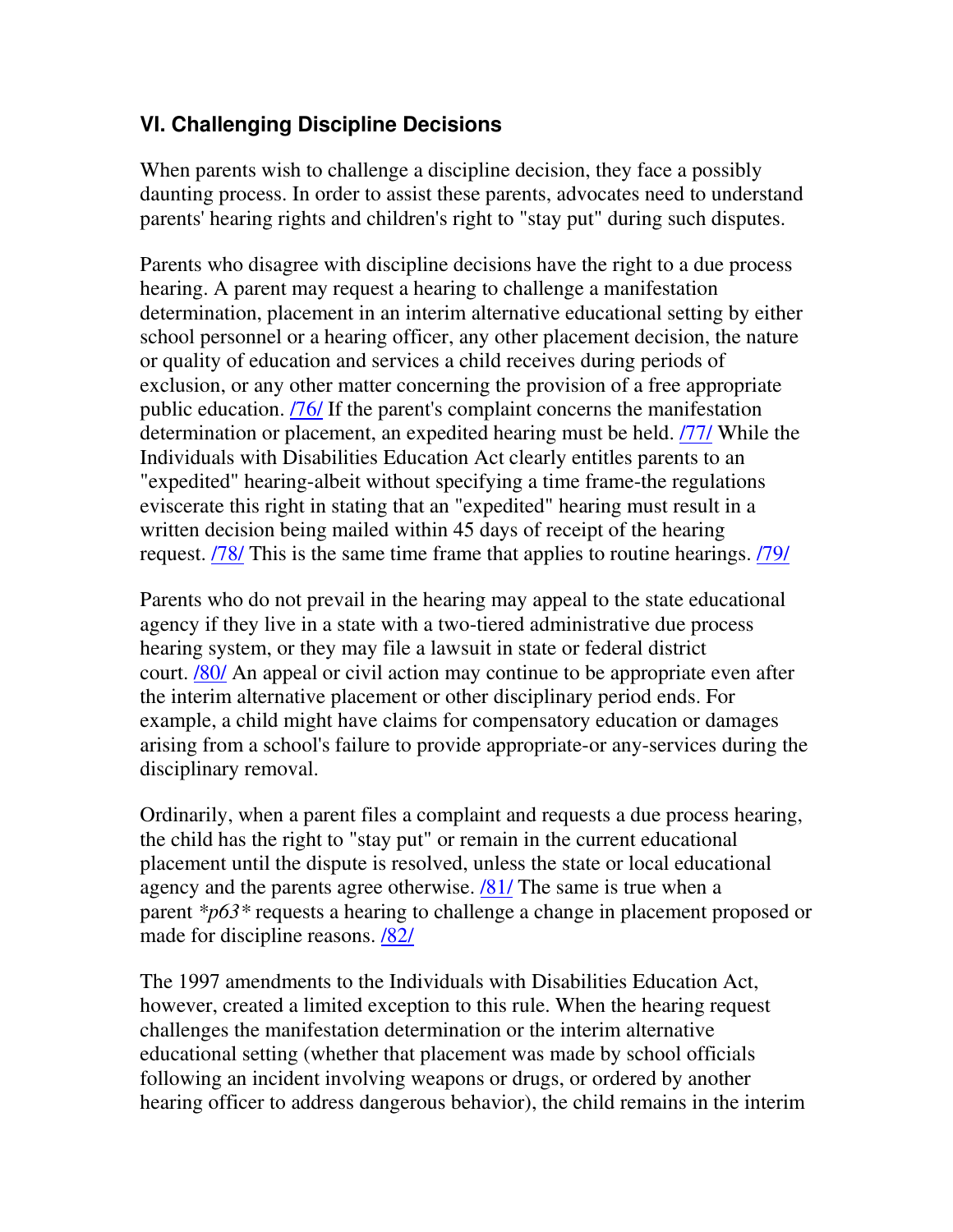alternative educational setting until the decision is issued or until the interim alternative placement expires, whichever comes first, unless the parent and the state or the local educational agency agree otherwise. /83/

The section 504 regulations entitle a student to an impartial hearing with opportunity for participation by the student's parents and representation by counsel on any discipline matters implicating identification as an individual with a disability, evaluation, or placement.  $\frac{184}{\text{The}}$  scope of this right includes challenges to the evaluation results, the manifestation determination, any resulting placement decision, or any other actions regarding the identification, evaluation, or educational placement of the student. As noted in section IV above, certain students involved in the possession or use of illegal drugs or alcohol may lose this hearing right. /85/

The section 504 regulations have no "stay put" provision. However, obtaining a temporary restraining order or preliminary injunction or both requiring a child's reinstatement in school should be possible by filing an action in court and meeting the usual criteria for preliminary relief.

## **VII. Students Not Previously Identified as Having a Disability**

Students' rights to be protected against inappropriate discipline do not necessarily hinge on whether their school systems have defined them as children with disabilities. In order optimally to help students who have not yet been identified as such, advocates should become familiar with the various provisions regarding these students' rights in the Individuals with Disabilities Education Act, its regulations, and section 504.

Students who are or may be "children with disabilities" within the meaning of the Act may be fully protected against suspension and expulsion even if the school system has not yet identified them as such. A student may assert the protections under the Act if the school system "had knowledge" that the student was a child with a disability before the behavior in question occurred. /86/ Under the statute itself the school system is deemed to have had such knowledge if :

\**p64\**

• • the parent expressed concern in writing (or orally if the parent does not know how to write or has a disability that prevents a written statement) to school system personnel that the child needs special education and related services; or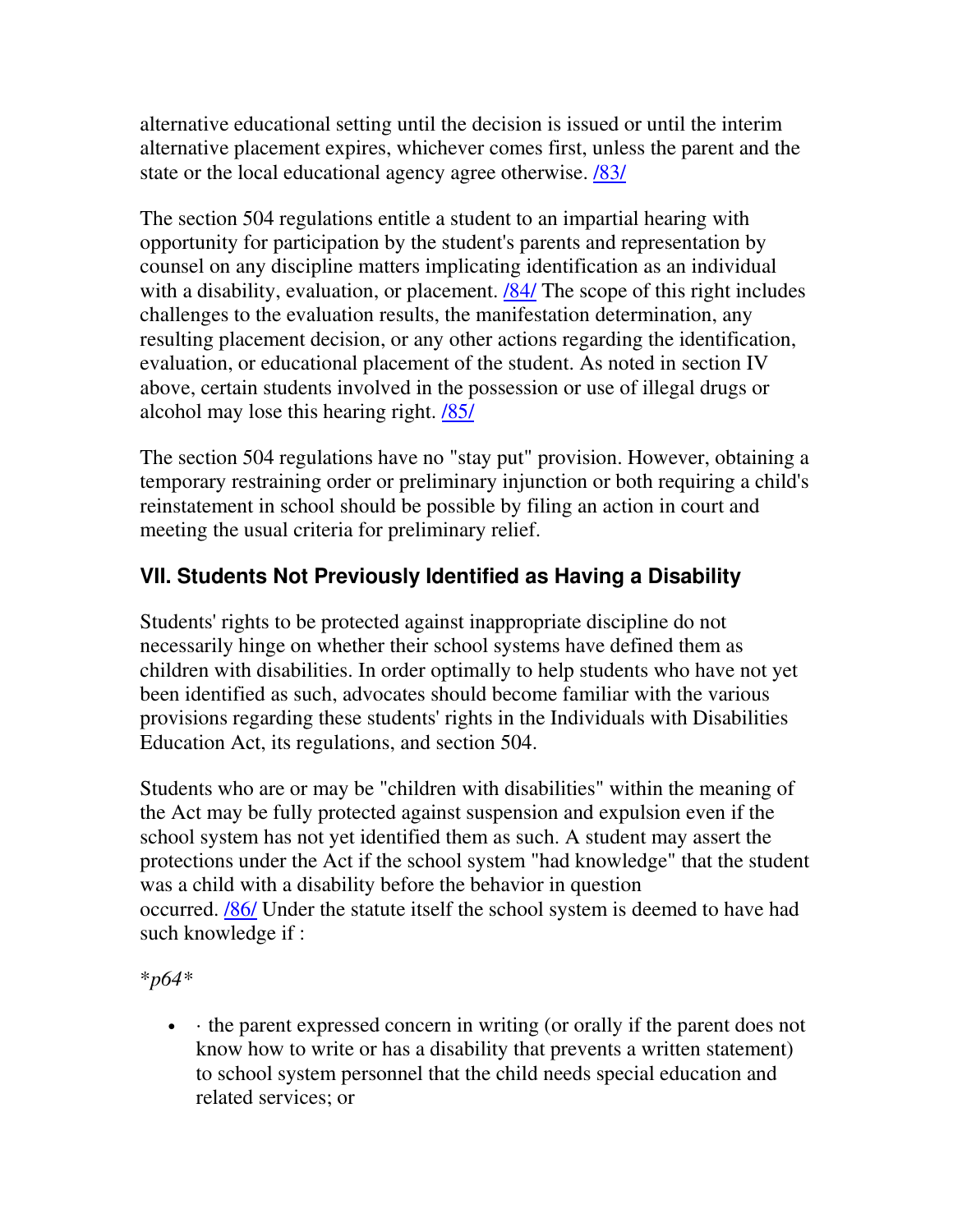- the child's behavior or performance demonstrates the need for such services; or
- the parent has requested an evaluation; or
- the child's teacher or other school system personnel has expressed concern about the child's behavior or performance "to the director of special education  $\dots$  or to other personnel of the agency."  $\frac{87}{10}$

The regulations on this topic curtail these students' statutory rights; they impose additional restrictions on the circumstances under which a school system can be deemed to have had knowledge that a student has a disability. First, if the basis of holding the school system responsible is that the child's teacher or other staff expressed concern about the child's behavior or performance, the concern, if not expressed to the director of special education, must have been raised in accordance with the "child find" or special education referral systems. /88/ Second, the regulations create two exceptions to the rule that schools are considered to have had knowledge that a child has a disability under any of the circumstances listed in the statute. Under the regulations the school system is not considered to have had knowledge that the child is a child with a disability if, after receiving any of the pieces of information in the above bulleted list, the system either conducted an evaluation meeting all requirements of the Individuals with Disabilities Education Act and found that the child was not eligible for services or determined that an evaluation was not necessary and, in either case, gave the parents written notice of its decision that met all notice requirements of the Act. /89/

If the school district did not "have knowledge," the child may be subjected to the same disciplinary measures to which nondisabled children are subjected. /90/However, if the parent or anyone else requests an evaluation, it must be expedited and a free appropriate public education-including all discipline protections-must be provided if the child is found to be a child with a disability under the Act. /91/ Pending the results of the evaluation, the child remains in the "educational placement determined by school authorities."  $\frac{1}{92}$  The statute's use of the phrase "educational placement" should mean that educational services must be provided during this period even if the child has been suspended or expelled from school. In contrast, the regulations state that the "educational placement" determined by school authorities may include no education whatsoever, that is, suspension or expulsion without educational services. /93/

Any student who is or may be an "individual with a disability" within the meaning of section 504 is fully protected against improper suspension and expulsion regardless of whether the school *\*p65\** district has yet identified the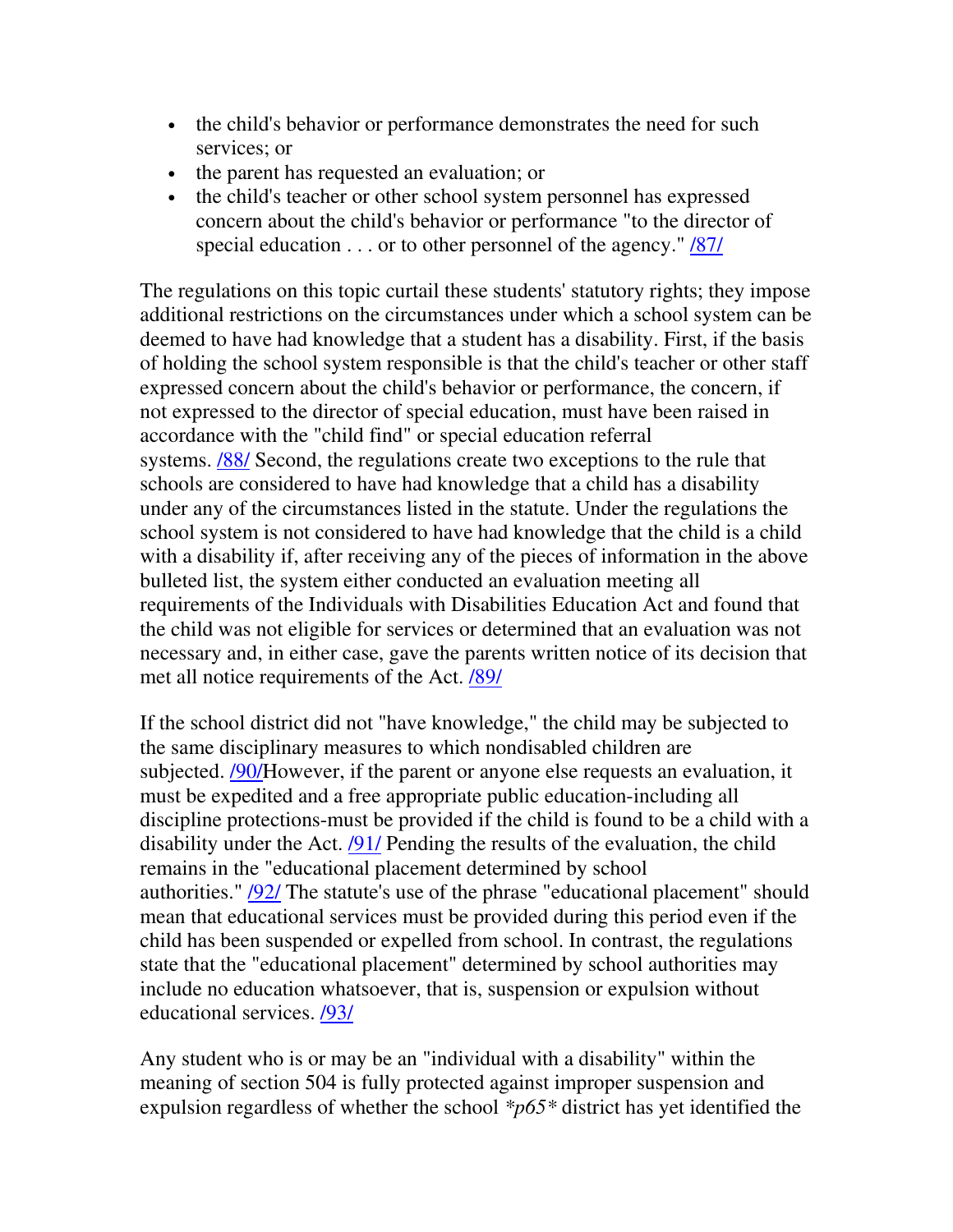student as such. /94/ Generally, before a school may be found to have violated a student's rights under section 504, the school must be found to have had some reason to believe that the child may have a disability. /95/ However, the Individuals with Disabilities Education Act's limits on the circumstances under which schools are deemed to have knowledge of a child's disability do not apply.

### **VIII. School-Filed Crime Reports and Delinquency Petitions**

Faced with limits on their ability to exclude students directly, many schools turn to the juvenile courts or the police; the schools file delinquency petitions or crime reports based upon in-school behavior. Often this behavior is related to disability or to the consequences of the school system's past or present failure to provide appropriate education and related services or both. Two recent legal developments are particularly relevant to this issue. The first is a favorable 1997 decision by the U.S. Court of Appeals for the Sixth Circuit in Morgan v. Chris L. /96/ The second is a new provision added to the Individuals with Disabilities Education Act later in 1997; the provision addresses school reporting of "crimes" committed by students with disabilities. /97/

### **A. Morgan v. Chris L.**

Morgan v. Chris L. dealt with a school-filed delinquency petition against Chris L., a student who had attention-deficit/hyperactivity disorder and was accused of kicking a lavatory water pipe. Chris L. had a long history of academic and behavioral difficulties. Even after school staff recommended private counseling and private evaluation for possible attention-deficit/hyperactivity disorder, school personnel, rather than providing appropriate special education and related services, continued to treat Chris L.'s difficulties as a discipline problem. A special education evaluation requested by his parents was pending at the time of the alleged incident.

Following an administrative due process hearing under the Individuals with Disabilities Education Act, the hearing officer ruled that the school system violated the Act by failing to evaluate Chris L. timely and by attempting to use the juvenile court process to change his educational placement without following *\*p66\** the Act's procedural safeguards. The hearing officer ordered the school system to seek dismissal of its juvenile petition. The school system appealed to federal district court, which upheld the hearing officer's decision and order. /98/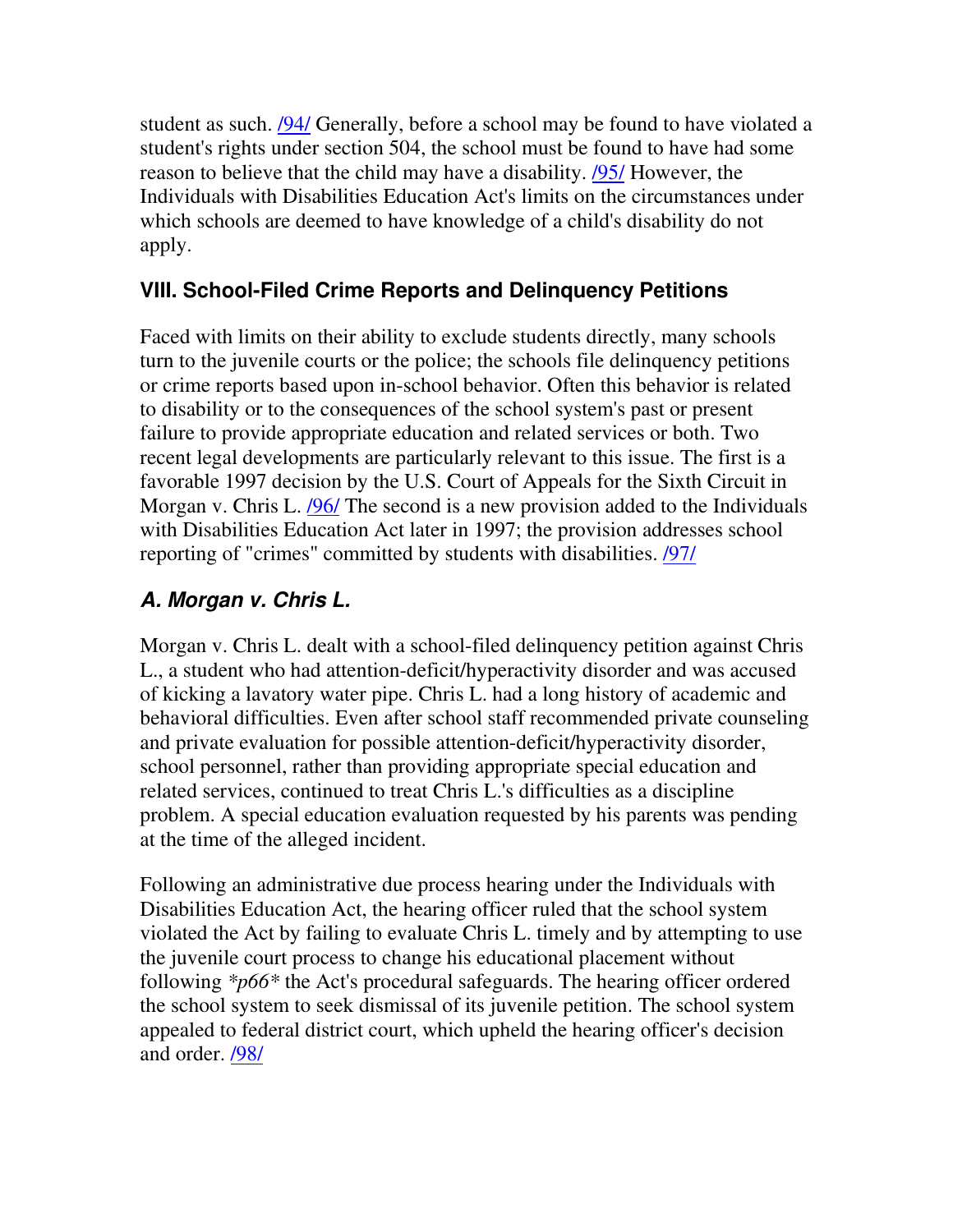The school system then appealed to the Sixth Circuit, which upheld the hearing officer and district court decisions. The Sixth Circuit found that the school system breached its duty under the Act to identify, evaluate, and provide Chris L. with a free appropriate public education; unlawfully attempted to secure a program for Chris L. from the juvenile court instead of providing services itself; and, by filing the petition, improperly sought to change Chris L.'s educational placement without following the Act's change-in-placement procedures. The Sixth Circuit, like the district court and hearing officer, expressly held that the filing of the delinquency petition constituted a change in educational placement and entitled Chris L. to the Act's procedural protections, including the convening of an individualized education program team meeting before such a proposed placement change. **/99/** 

#### **B. 1997 Amendments**

The 1997 amendments to the Individuals with Disabilities Education Act added to the statute for the first time language addressing the reporting of "crimes" allegedly committed by students with disabilities. This provision, entitled "Referral to and Action by Law Enforcement and Judicial Authorities," states, "Nothing in this part shall be construed to prohibit an agency from reporting a crime committed by a child with a disability to appropriate authorities." /100/ The legislative history explains that schools may not report crimes to even "appropriate authorities" where doing so would circumvent the school's obligations to the child under the Act. /101/

The terms "reporting" and "appropriate authorities" are not defined in the statute and therefore must be given their ordinary meaning. Properly interpreted, the new language limits schools to notifying law enforcement agencies ( e.g., police) of crimes and does not authorize notifying the judicial branch through the filing of delinquency petitions or other means. /102/

Because juvenile courts are not "appropriate authorities" to whom crimes may be reported, this provision of the Individuals with Disabilities Education Act has no bearing on the rulings and decisions in Morgan v. Chris L. This would be the case even if "appropriate authorities" might be construed to include juvenile courts. The statute states simply that "[n]othing in this part shall be construed to prohibit an agency from" doing certain things." /103/ It says nothing about whether the Act may be construed to require schools to take certain steps, or abide by certain procedures, before doing so. Morgan v. Chris L. does not prohibit schools from ever filing petitions; it merely requires that change-in-placement procedures be followed first. /104/ The legislative history of the 1997 amendments to the Act clarifies that reporting "crimes" to even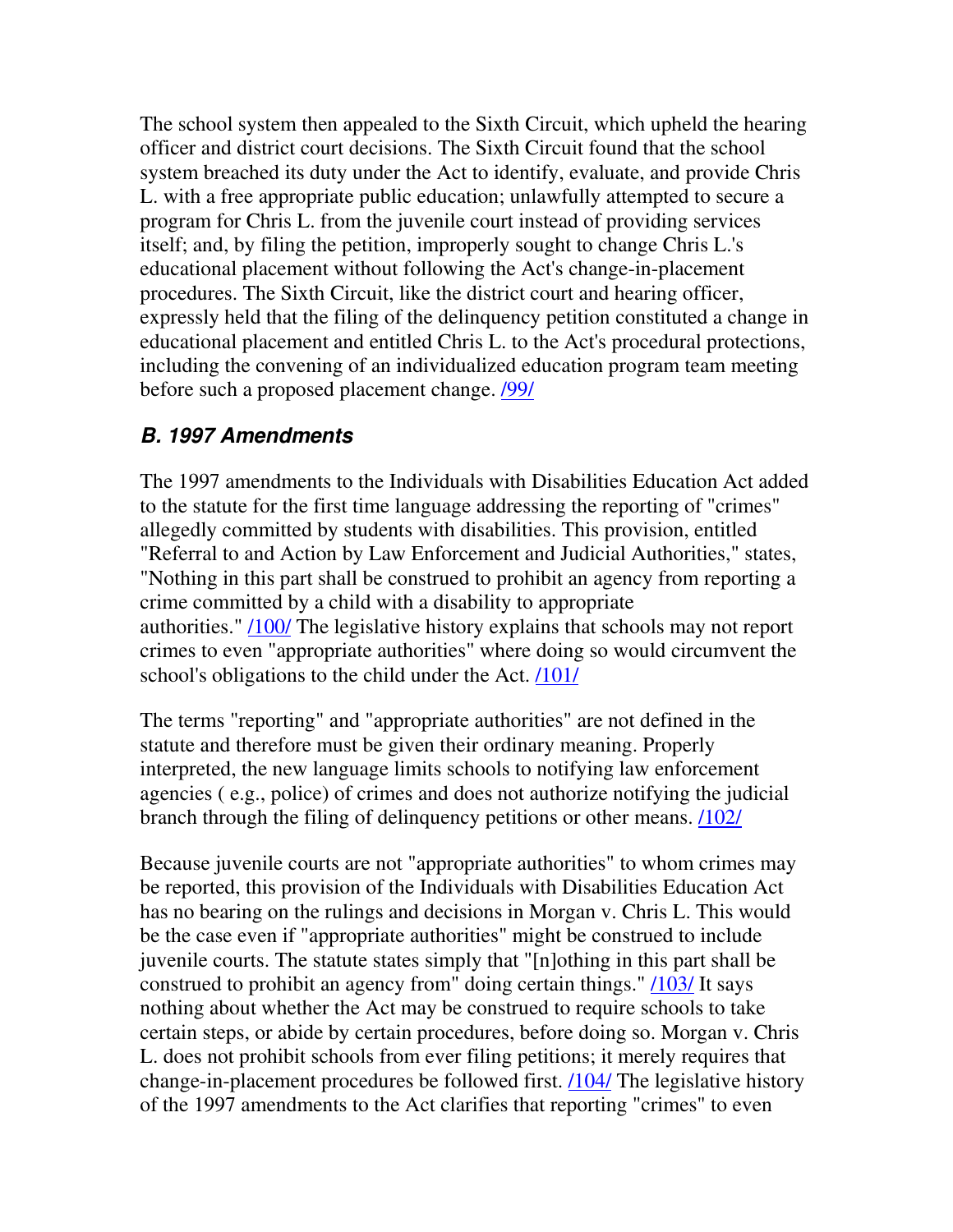"appropriate" authorities is impossible where doing so would circumvent the school's obligation to the student under the Act. This is consistent with Morgan v. Chris L.'s further ruling that the delinquency petition in that case was improper in light of the school system's violations of the student's substantive rights under the Act to be evaluated and to receive a free appropriate public education. /105/

As amended in 1997, the Individuals with Disabilities Education Act provides that when a school reports a crime alleged to have been committed by a child with a disability the school must send copies of the child's special education and disciplinary records to the "appropriate authorities" to whom it reports the alleged crime./106/ However,*\*p67\** schools may transmit these records only to the extent permitted by the Family Educational Rights and Privacy Act. /107/ That Act ordinarily prohibits disclosure of education records without the prior written consent of the parent or of a student 18 years of age or older. /108/ The exceptional circumstances under which the Family Educational Rights and Privacy Act allows protected education records to be disclosed without prior written consent are very narrow. They include disclosure to comply with a court order or lawfully issued subpoena-provided that parents and students are notified in advance-and disclosure "to appropriate parties" in connection with a health or safety emergency "if knowledge of the information is necessary to protect the health or safety of the student or other individuals." /109/ The latter exception is to be strictly construed. /110/ No broad exception for crime reports exists. /111/

The Family Educational Rights and Privacy Act was amended in 1994 to address the limited circumstances under which school systems may disclose information from education records to juvenile authorities. Education records or the personally identifiable information they contain may be released to state and local officials or authorities to whom such information is specifically allowed to be reported or disclosed pursuant to a state statute adopted before November 19, 1974, if the allowed reporting or disclosure concerns the juvenile justice system and its ability effectively to serve the student in question. If the relevant state statute was adopted after November 19, 1974, then reporting or disclosure is permissible only if it concerns the juvenile justice system's ability effectively to serve the student prior to adjudication and if the officials or authorities to whom the information is released certify in writing to the school system that the information will not be disclosed to any other party without the prior written consent of the student's parent, except as provided under state law. /112/

#### **XII. Conclusion**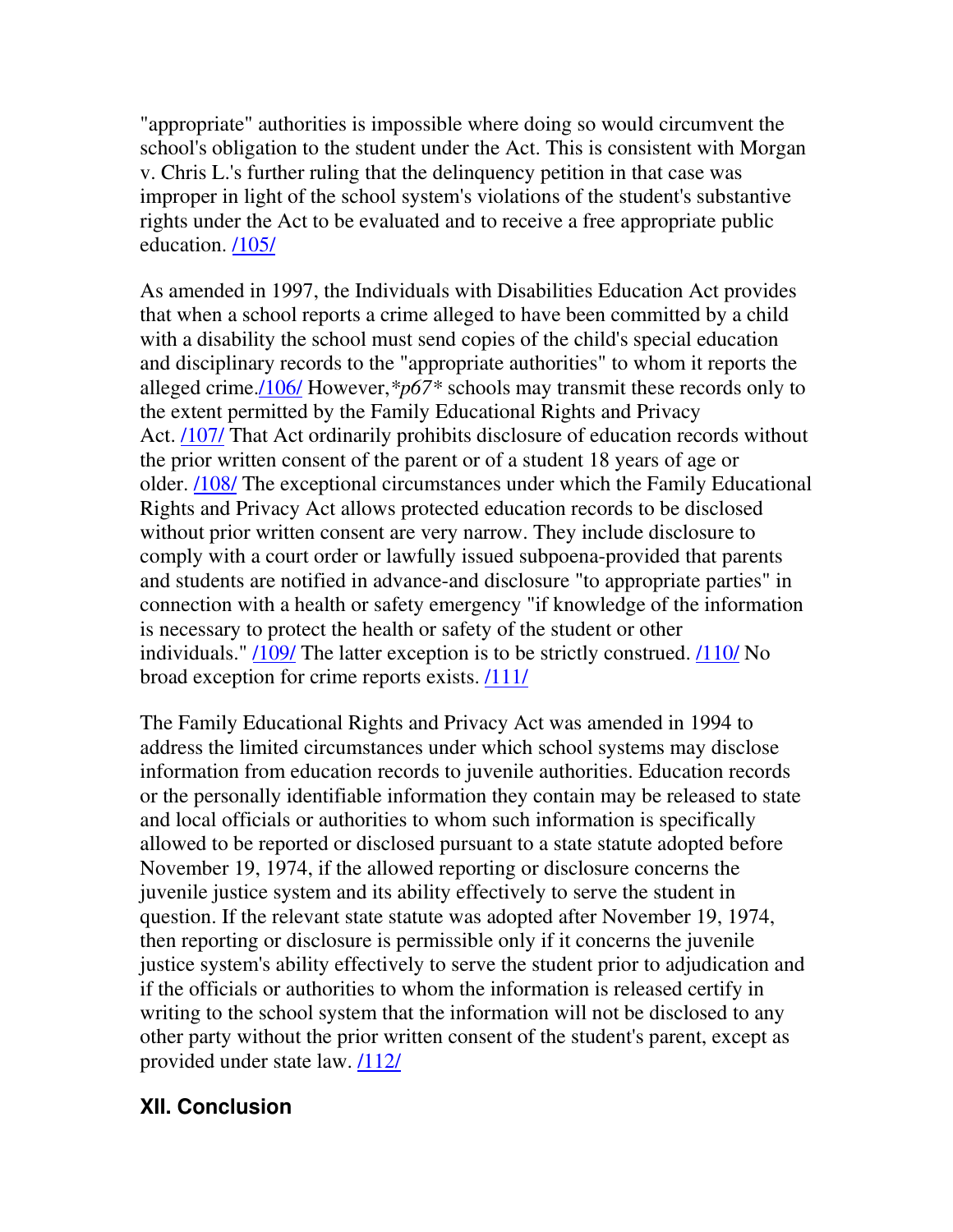The Individuals with Disabilities Education Act, its regulations, and section 504 provide children with disabilities with protections against inappropriate school discipline, including disciplinary exclusion from education. In representing students with disabilities who are subject to inappropriate school discipline, advocates should recognize that, under these laws, schools are obligated to treat behavioral manifestations as education issues by responding to them with appropriate services and supports and that children who have disabilities and are suspended or expelled from school must be provided with a free appropriate public education. Although suspension and expulsion of these students will undoubtedly continue, advocates can use these laws to protect the educational rights of children with disabilities.

#### **Footnotes:**

/1/ 20 U.S.C. §§ 1400 et seq.; 29 U.S.C. § 794.

/2/ 20 U.S.C. §§ 1400 et seq.

/3/ 34 C.F.R. §§ 300.1 et seq. (1999).

/4/ See, e.g., 20 U.S.C. § 1414(d)(3)(B) (if child's behavior impedes the child's learning or that of others, the individualized education program must include strategies and supports, including positive behavioral interventions, to address that behavior). See also id.  $\S\S 1415(k)(1)(B)$ , (k)(3). For a full discussion of schools' obligation to treat behavioral issues as educational concerns, see my INCLUSION OF STUDENTS WITH DISABILITIES WHO ARE LABELED "DISRUPTIVE": ISSUE PAPERS FOR LEGAL ADVOCATES (1997) (available from the Center for Law and Education, 1875 Connecticut Ave., Suite 510, Washington, DC 20009; 202.986.3000).

/5/ 20 U.S.C. § 1412(a)(1).

/6/ Students with disabilities enjoy all of the legal rights and protections in school discipline that are afforded students without disabilities (a matter beyond the scope of this article), in addition to those established by the Individuals with Disabilities Education Act and section 504 of the Rehabilitation Act of 1973. E.g., under the due process clause of the U.S. Constitution, all students facing suspension or expulsion are entitled to notice and an opportunity for a hearing. Goss v. Lopez, 419 U.S. 565 (1975).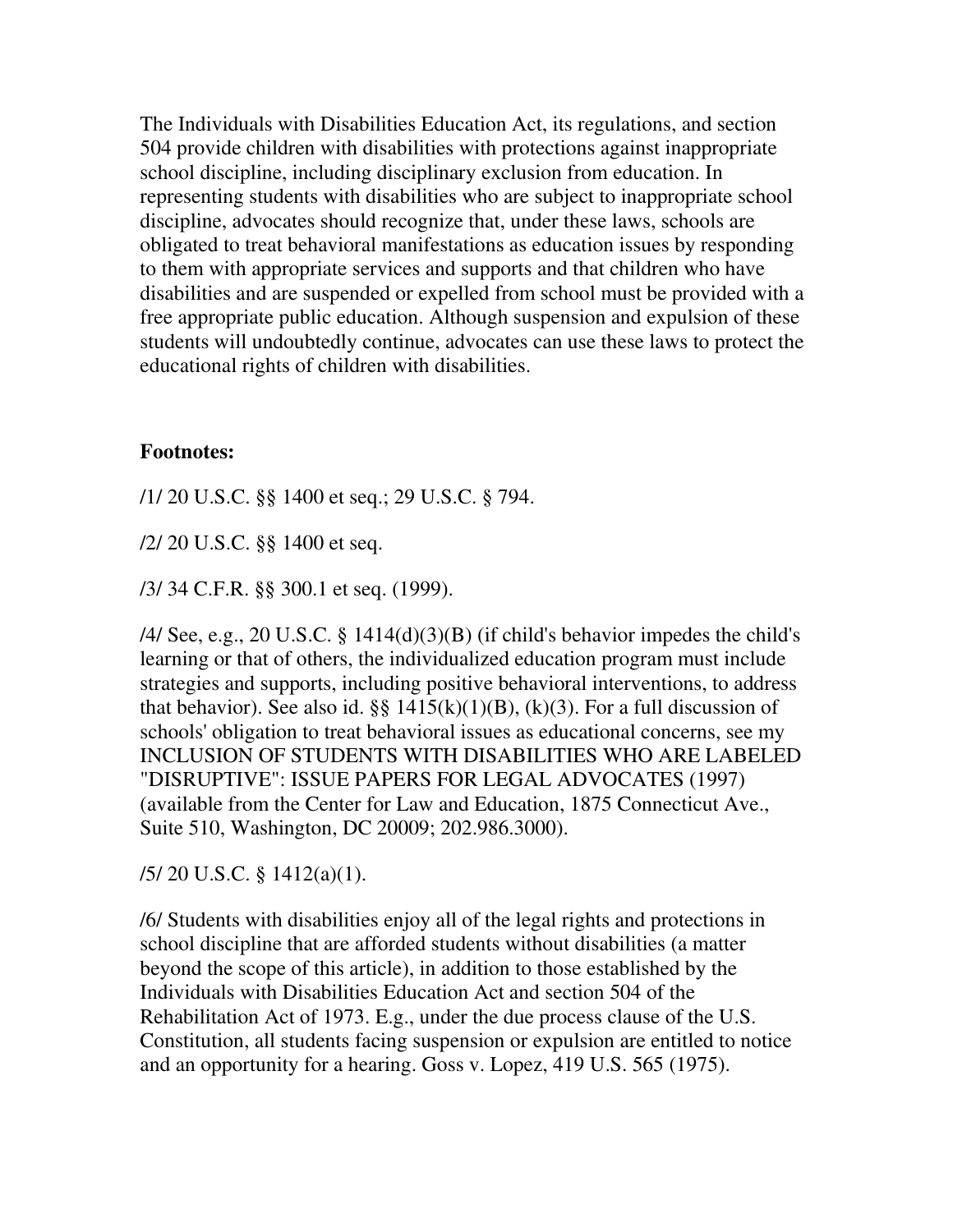$/7/20$  U.S.C. § 1412(a)(1)(A). Exceptions exist for children aged 3-5 and 18-21 if requiring a free appropriate public education would be inconsistent with state law or practice and for those aged 18-21 who are incarcerated in adult correctional facilities and who, in the educational placement before their incarceration in an adult facility, were not identified as being children with a disability under the Individuals with Disabilities Education Act and did not have an individualized education program. Id. § 1412(a)(1)(B). See also 34 C.F.R. § 300.122 (1999).

/8/ The definition of a free appropriate public education is set out at 20 U.S.C. § 1401(8).

/9/ 34 C.F.R. §§ 300.121(d)(1), 300.520(a)(1)(ii) (1999).

/10/ Id. § 300.121(d)(1) (1999).

/11/ 20 U.S.C. §§ 1415(k)(1)(A)(i), (k)(4)(A); 34 C.F.R. § 300.523(a) (1999).

/12/ 34 C.F.R. §§ 300.520(a)(1)(i), 300.519(a), 300.523(a) (1999).

/13/ See id. § 300.519 (1999).

/14/ Id. §§ 300.519, 300.523(a) (1999). The regulations neither include criteria for determining whether a "pattern" exists nor give examples. However, the U.S. Department of Education Office for Civil Rights has long applied a similar rule in enforcing section 504. The circumstances under which the Office for Civil Rights has found patterns of exclusion should be a guide in interpreting this provision of the Individuals with Disabilities Education Act regulations. In section II below I discuss examples of cases in which the Office for Civil Rights has found such patterns.

/15/ 20 U.S.C. § 1415(k)(4)(A)(i); 34 C.F.R. § 300.523(a)(1) (1999).

/16/ 20 U.S.C. § 1415(k)(4)(A); 34 C.F.R. § 300.523(a) (1999).

/17/ 20 U.S.C. § 1415(k)(5)(A); 34 C.F.R, § 300.524(a) (1999). If, after a finding of no manifestation, a child is to be subjected to the disciplinary procedures applicable to all children, the child's special education and disciplinary records must be sent to the person who will make the final decision concerning disciplinary action. 20 U.S.C.  $\S$  1415(k)(5)(B); 34 C.F.R.  $\S$ 300.524(b) (1999).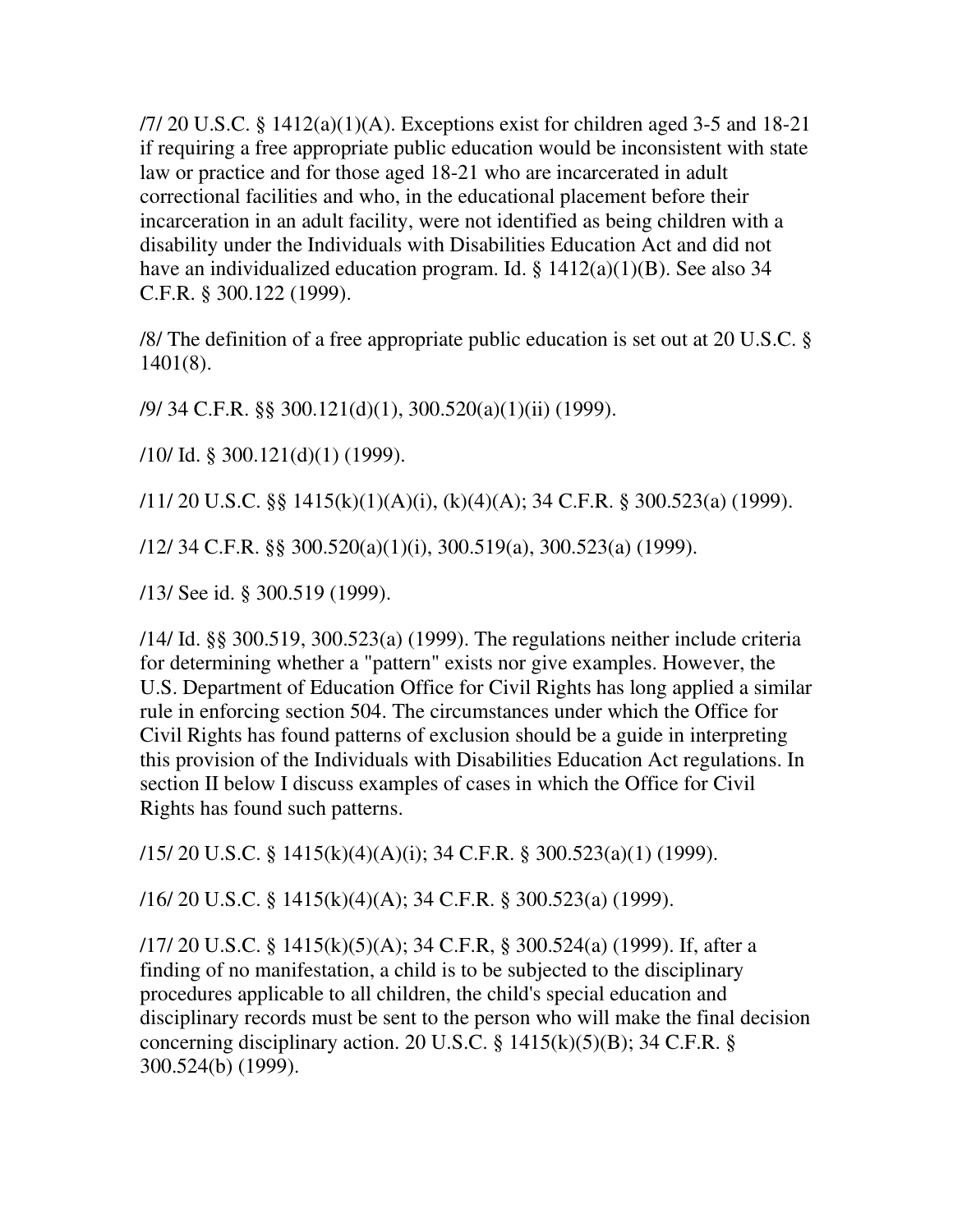/18/ See 20 U.S.C. § 1415(k)(5)(A); 34 C.F.R. § 300.524(a) (1999).

/19/ See 20 U.S.C. § 1414(d), 1414(f), 1415(b)(3), 1415(b)(4), 1415(c), 1415(d); 34 C.F.R. § 300.343-300.346, 300.501, 300.503-.504 (1999).

/20/ Available dispute resolution mechanisms include mediation, administrative due process hearings, civil actions in court, and complaints to the state educational agency. See 20 U.S.C. § 1415(e)-(i); 34 C.F.R. §§ 300.660-.662 (1999).

 $/21/20$  U.S.C. § 1415(k)(1)(B)(i). Neither the statute nor the regulations define "functional behavior assessment." Experts in the field describe it as an approach that uses multiple strategies and techniques to understand the causes of behavior, i.e., the "functions" a particular behavior serves for the child engaging in it, and design interventions intended to address the problem behavior. Rather than simply focusing on the behavior itself, functional behavior assessment looks for the motivation behind the behavior, including the biological, social, affective, and environmental factors that trigger, sustain, or end it. See CENTER FOR EFFECTIVE COLLABORATION AND PRACTICE, ADDRESSING STUDENT PROBLEM BEHAVIOR: AN IEP TEAM'S INTRODUCTION TO FUNCTIONAL BEHAVIORAL ASSESSMENT AND BEHAVIOR INTERVENTION PLANS (Jan. 1998) (available from American Institutes for Research, 1000 Thomas Jefferson St. NW, Suite 400, Washington, DC 20007; 202.944.5400; 888.457.1551; www.air-dcorg/cecp).

/22/ See 34 C.F.R. § 300.520(b) (1999).

/23/ 20 U.S.C. § 1415(k)(1)(B)(ii); 34 C.F.R. § 300.520(b)(ii) (1999).

/24/ 34 C.F.R. § 300.520(c) (1999).

/25/ Id.

/26/ Id. §§ 104.35, 104.36 (1999).

/27/ See, e.g., Memorandum from L.S. Daniels, Assistant Secretary for Civil Rights, to Office for Civil Rights Senior Staff (Oct. 28, 1988), reprinted in 307 EDUC. HANDICAPPED L. REP. 5 (1988) [hereinafter OCR Memo].

/28/ The Individuals with Disabilities Education Act does not necessarily require a reevaluation prior to a disciplinary change in placement. As virtually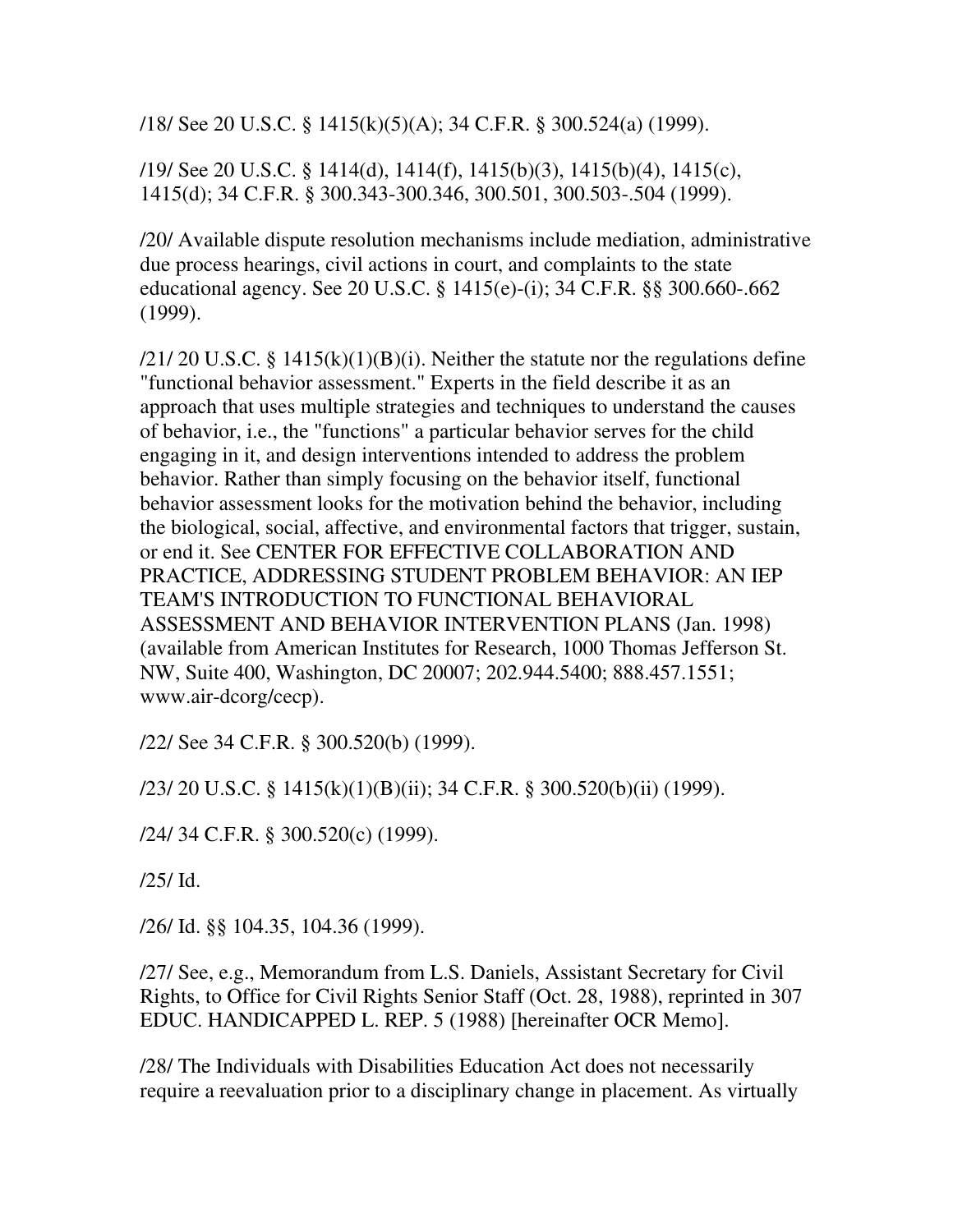all children covered by the Act are also protected by section 504, this section 504 right is an important supplement to rights under the Act. Parents and advocates should not hesitate to invoke the section 504 right.

/29/ OCR Memo, supra note 27.

/30/ Kaelin v. Grubbs, 682 F.2d 595 (6th Cir. 1982) (Clearinghouse No. 31,097); Bonner v. City of Prichard, 661 F.2d 1206, 1207 (11th Cir. 1981) (decisions of the Fifth Circuit issues prior to October 1, 1981, are binding precedent in the Eleventh Circuit); S-1 v. Turlington, 635 F.2d 342 (5th Cir. 1981). See also OCR Memo, supra note 27.

/31/ OCR Memo, supra note 27.

/32/ See, e.g., Memorandum from L.S. Daniels, Assistant Secretary for Civil Rights, to J.L. High, Regional Civil Rights Director, Region IV (Feb. 24, 1989), reprinted in 307 EDUC. HANDICAPPED L. REP. 7 (1989).

/33/ See, e.g., id.; Roane Co. (Tenn.) Sch. Dist., 27 INDIVIDUALS WITH DISABILITIES EDUC. L. REP. 853 (OCR 1997); San Juan (Cal.) Unified School District, 20 INDIVIDUALS WITH DISABILITIES EDUC. L. REP. 549 (OCR 1993).

/34/ See Templeton (Cal.) Unified Sch. Dist., 17 EDUC. HANDICAPPED L. REP. 859 (OCR 1991); San Juan (Cal.) Unified School District, 20 INDIVIDUALS WITH DISABILITIES EDUC. L. REP. at 549; York (S.C.) Sch. Dist., 17 EDUC. HANDICAPPED L. REP. 475 (OCR 1990); Roane County (Tenn.) Sch. Dist., 27 INDIVIDUALS WITH DISABILITIES EDUC. L. REP. at 853; Mobile County (Ala.) Sch. Dist., 19 INDIVIDUALS WITH DISABILITIES EDUC. L. REP. 519 (OCR 1992); Niagara Falls City (N.Y.) Sch. Dist., 352 EDUC. HANDICAPPED L. REP. 472 (OCR 1987).

/35/ On section 504 see 29 U.S.C. § 794; 34 C.F.R. §§ 104.3(j), 104.4(b), 104.33, 104.35 (1999). On the Americans with Disabilities Act see 42 U.S.C. § 12132; 28 C.F.R. § 38.130(a), (b) (1999) (implementing the ADA). See also the following Office for Civil Rights complaint decisions: Oakland (Cal.) Unified Sch. Dist., 20 INDIVIDUALS WITH DISABILITIES EDUC. L. REP. 1338 (OCR 1993) (taping closed student's mouth for excessive talking related to mental retardation); School Admin. Unit No. 38 (N.H.), 19 INDIVIDUALS WITH DISABILITIES EDUC. L. REP. 186 (OCR 1992) (repeatedly sending child to principal's office for conduct related to attention deficit disorder and emotional disturbance); Compliance Review of Riverview (Wash.) Sch.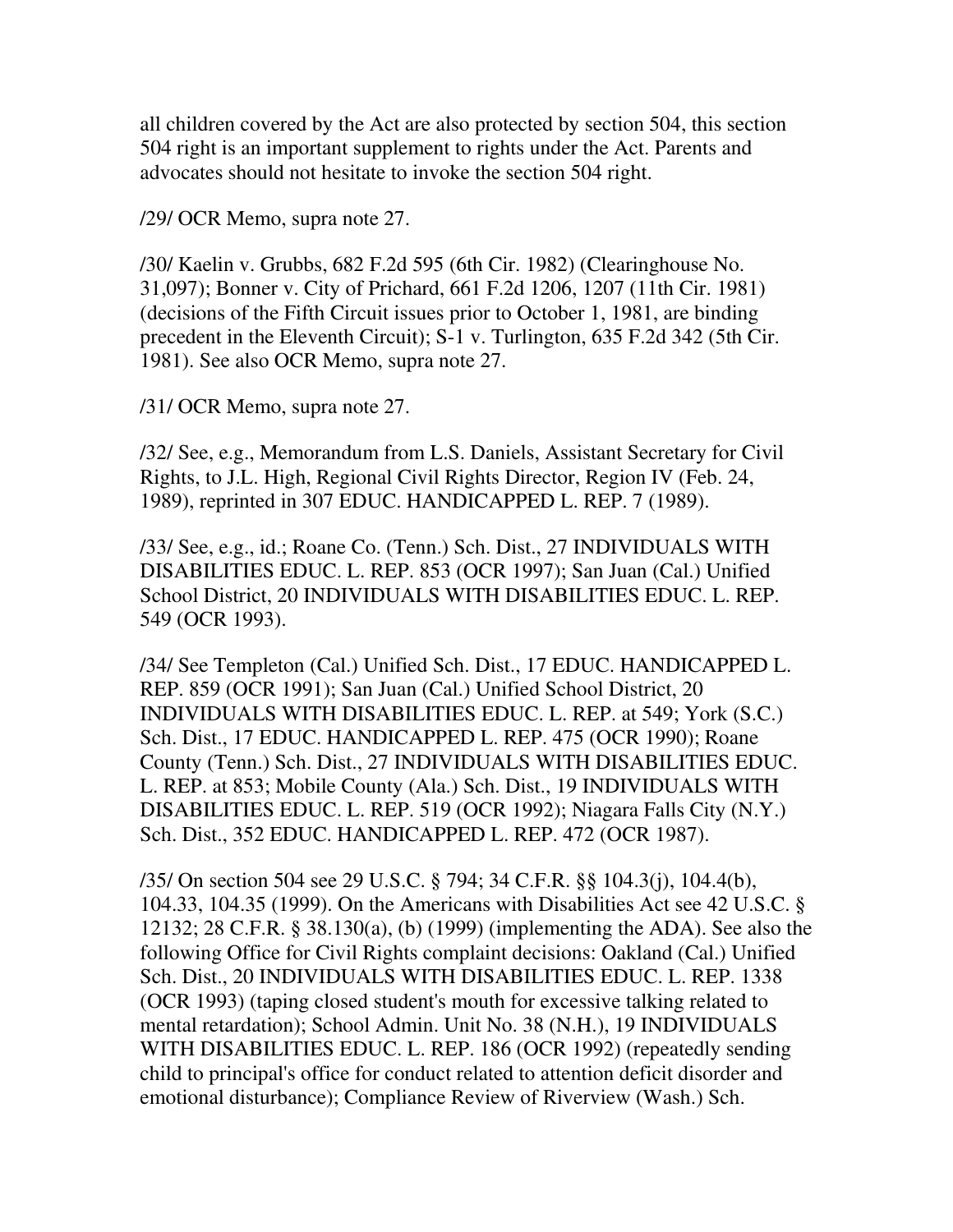District, 311 EDUC. HANDICAPPED L. REP. 103 (OCR 1987) (student dropped from school rolls for disability-related tardiness); and Nash County (N.C.) Sch. Dist., 352 EDUC. HANDICAPPED L. REP. 37 (OCR 1985) (corporal punishment). See also Thomas v. Davidson Academy, 846 F. Supp. 611 (M.D. Tenn. 1994) (section 504 and the Americans with Disabilities Act require modifications of school-discipline policies to avoid discrimination).

/36/ See 20 U.S.C. § 1415(k)(1)(A)(ii), amended by the Educational Flexibility Partnership Act of 1999, Pub. L. No. 106-25, § 6, 113 Stat. 41, 49.

 $/37/18$  U.S.C. § 930(g), incorporated by reference by 20 U.S.C. §  $1415(k)(10)(D)$ 

/38/ See 20 U.S.C. § 1415(k)(10)(A) (incorporating by reference portions of 21 U.S.C. § 812(c)).

 $/39/$  Id. § 1415(k)(10)(B).

/40/ For a fuller discussion of required procedures and procedural safeguards under the Individuals with Disabilities Education Act, see my OVERVIEW: EDUCATION RIGHTS OF CHILDREN WITH DISABILITIES UNDER THE INDIVIDUALS WITH DISABILITIES EDUCATION ACT AND SECTION 504 OF THE REHABILITATION ACT OF 1973 (1999) (available from the Center for Law and Education, 1875 Connecticut Ave., Suite 510, Washington, DC 20009; 202.986.3000).

/41/ Honig v. Doe, 484 U.S. 305 (1988) (Clearinghouse No. 42,583); 20 U.S.C. § 1415(j). The Individuals with Disabilities Education Act's "stay put" provision states that during the pendency of the Act's due process hearings, appeals, or civil actions, the child has the right to remain in the current educational placement unless the state or local education agency and the parents agree otherwise. Id.  $\S$  1415(j) (formerly 20 U.S.C.  $\S$  1415(e)(3)).

/42/ 20 U.S.C. § 1415(k)(1)(A)(ii), (k)(5)(A); 34 C.F.R. § 300.520(a)(2), 300.524(a) (1999).

/43/ See 20 U.S.C. § 1415(k)(6)(B)(ii), incorporating by reference § 1415(k)(2); 34 C.F.R. § 300.525(b)(2) (1999) (incorporating by reference § 300.521).

/44/ 20 U.S.C. § 1415(k)(1)(A)(ii); 34 C.F.R. § 300.9, 300.520(a)(2) (1999).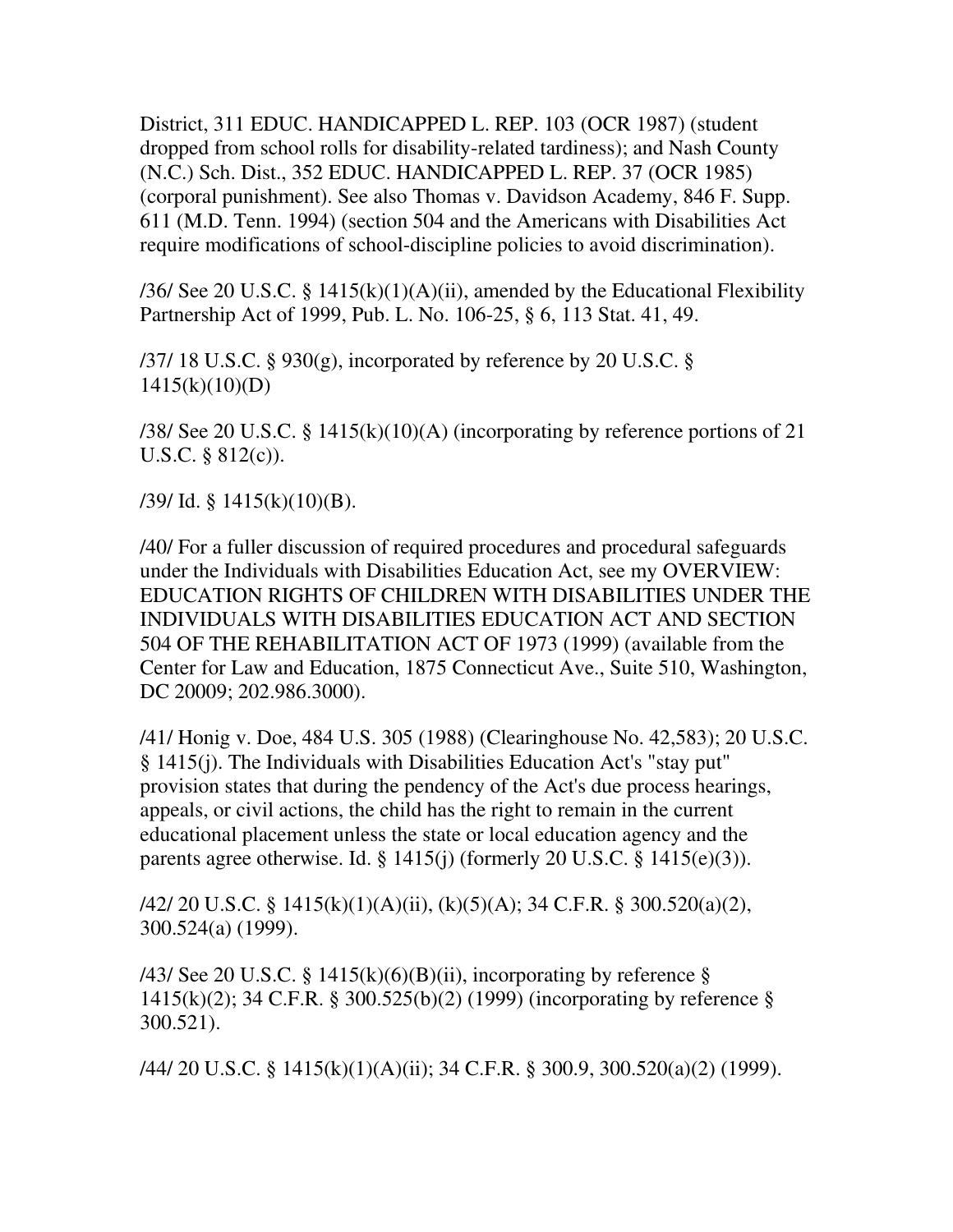/45/ 20 U.S.C. § 1415(k)(7)(B); 34 C.F.R. § 300.526(b) (1999).

/46/ 20 U.S.C. § 1415(k)(7)(C); 34 C.F.R. § 300.526(b) (1999). In regard to due process hearings under the Individuals with Disabilities Education Act in general, see 20 U.S.C. § 1415(f)-(i); 34 C.F.R. § 300.507-.512 (1999).

/47/ 29 U.S.C. § 705(20)(C)(iv).

/48/ Id.

/49/ 20 U.S.C. § 1415(k)(2); 34 C.F.R. § 300.521 (1999).

/50/ 20 U.S.C. § 1415(k)(2); 34 C.F.R. § 300.521 (1999).

/51/ 20 U.S.C. § 1415(k)(2), (10)(C); 34 C.F.R. § 300.521 (1999).

/52/ See 20 U.S.C. § 1415(k)(7)(B).

/53/ Id. § 1415(k)(4)(B); 34 C.F.R. § 300.523(b) (1999).

/54/ 20 U.S.C. § 1415(k)(4)(C)(i); 34 C.F.R. § 300.523(c)(1) (1999).

/55/ 20 U.S.C. § 1415(k)(4)(C)(ii); 34 C.F.R. § 300.523(c)(2) (1999).

/56/ 34 C.F.R. § 300.523(d) (1999).

/57/ Id. § 300.532(f).

/58/ By statute the individualized education program team is composed of the child's parents; at least one of the child's regular education teachers; at least one of the child's special education teachers or providers; a representative of the school system who is knowledgeable about the general curriculum, is knowledgeable about the school system's resources, and is qualified to provide, or supervise the provision of, specially designed instruction to meet the needs of children with disabilities; an individual who is qualified to interpret the instructional implications of evaluation results; other individuals who have knowledge or special expertise regarding the child, at the discretion of the parent or school system; and, whenever appropriate, the student. See 20 U.S.C. § 1414(d)(1)(B); 34 C.F.R. § 300.343-.344 (1999).

/59/ William S. Hart (Cal.) Union Sch. Dist., 26 INDIVIDUALS WITH DISABILITIES EDUC. L. REP. 181 (OCR 1996); Memorandum from William Smith, Acting Assistant Secretary for Civil Rights, to Office for Civil Rights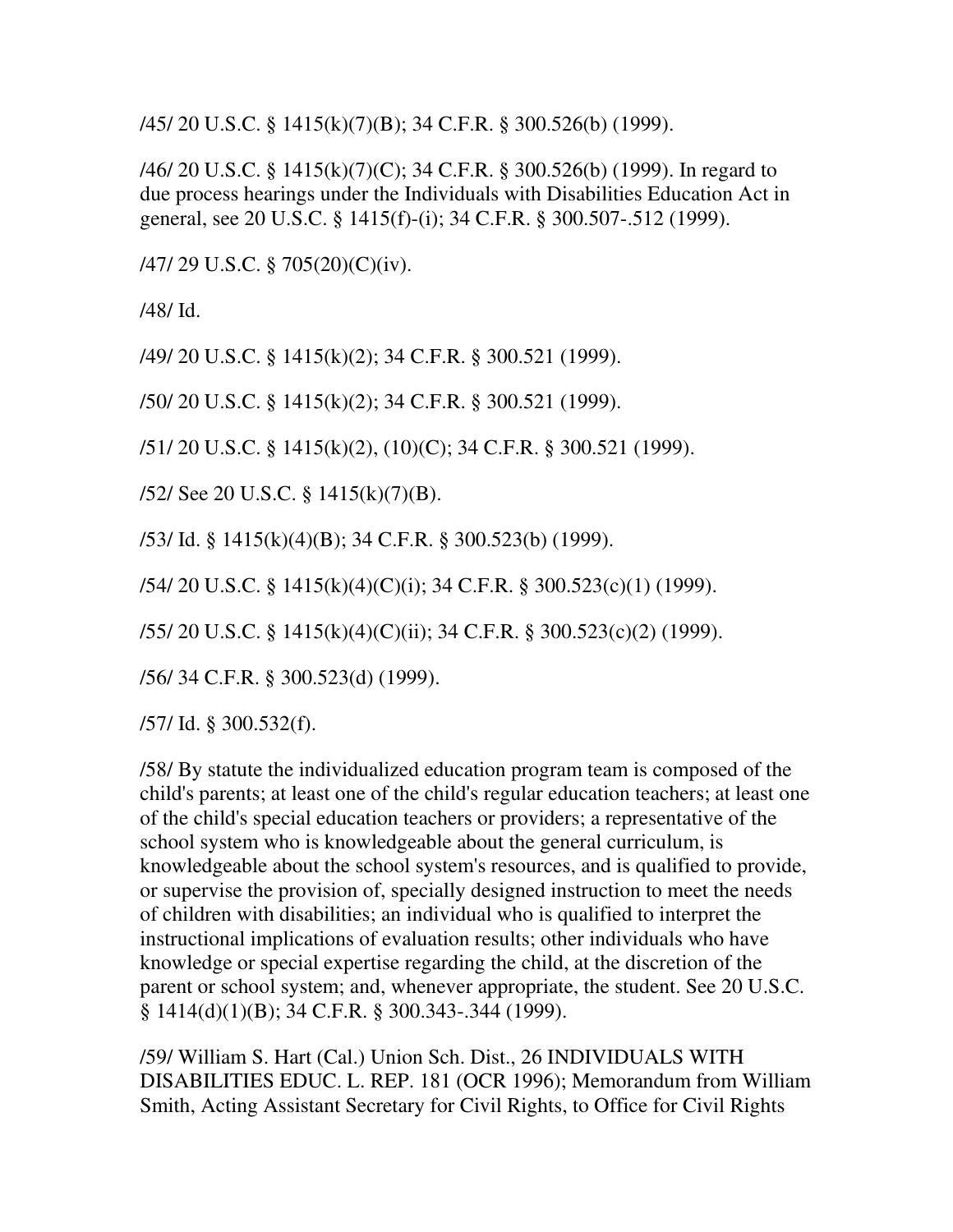Senior Staff (Nov. 13, 1989), reprinted in 16 EDUC. HANDICAPPED L. REP. 491, 493 (1989) [hereinafter OCR Memo II]. For cases recognizing that a school's failure to provide appropriate services may contribute to inappropriate behavior, see, e.g., Chris D. v. Montgomery Bd. of Educ., 753 F. Supp. 922 (M.D. Ala. 1990) (school failed to offer appropriate educational program to emotionally disturbed student where, rather than employing strategies to teach him appropriate behavior with the goal of ultimately returning him to the regular education setting, the individualized education program merely described classroom rules and punishments and rewards for breaking them or following them; student had repeatedly been subject to disciplinary sanctions); Stuart v. Nappi, 443 F. Supp. 1235, 1241 (D. Conn. 1978) (Clearinghouse No. 23,220) (school's "handling of the plaintiff may have contributed to her disruptive behavior"); Howard S. v. Friendswood Indep. Sch. Dist., 454 F. Supp. 634, 640 (S.D. Tex. 1978) (Clearinghouse No. 25,572) (finding that plaintiff, whom school officials sought to expel following a suicide attempt and hospitalization, "was not afforded a free, appropriate public education during the period from the time he enrolled in high school until December of 1976, [which] was . . . a contributing and proximate cause of his emotional difficulties and emotional disturbance"); Frederick L. v. Thomas, 408 F. Supp. 832, 835 (E.D. Penn. 1976) (Clearinghouse No. 16,905) (recognizing that an inappropriate educational placement can cause antisocial behavior); Lamont X. v. Quisenberry, 606 F. Supp. 809, 813 n.2 (S.D. Ohio 1984) ("we cannot help but be troubled by the decision to prosecute the minor plaintiffs for the August disturbances, particularly when prosecution was combined with removal from the classroom for several months. Plaintiffs' handicap by definition includes a likelihood for behavioral disturbances, and the fact that defendants chose criminal prosecution as an appropriate response to such behavior leads us to question whether the school may have simply decided that it was time to take harsh action in such instances as a policy matter, a result which we do not perceive as wholly in keeping with the spirit and purpose of the [statute now known as the Individuals with Disabilities Education Act]"). Cf. Inquiry of Fields, 211 EDUC. HANDICAPPED L. REP. 437 (Office of Special Educ. Programs, U.S. Dep't of Educ., 1987) (as an Individuals with Disabilities Education Act matter, the Office of Special Education Programs "would encourage States and localities to be alert to the possibility that repeated discipline problems may indicate that the services being provided to a particular child with a handicap should be reviewed or changed").

/60/ OCR Memo II, supra note 59.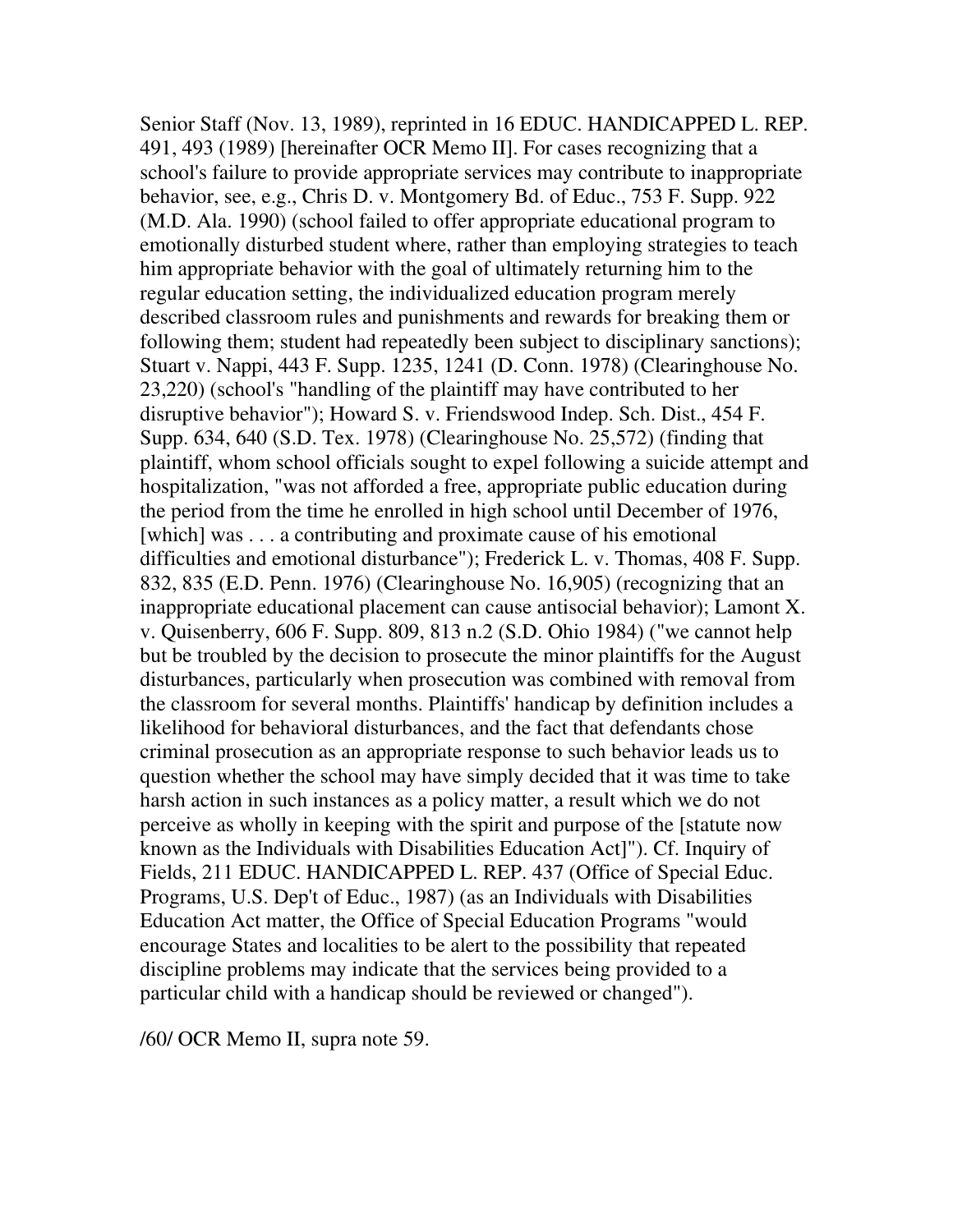/61/ See, e.g., S-1 v. Turlington, 635 F.2d at 346-47 ("a determination that a handicapped student knew the difference between right and wrong is not tantamount to a determination that his misconduct was or was not a manifestation of his handicap": e.g., "a child with low intellectual functioning who might respond to stress or respond to a threat in the only way [the child] feel[s] adequate, which may be verbal aggressive behavior," or an orthopedically disabled child might behave aggressively toward other children and provoke fights as a way of dealing with stress and feelings of physical vulnerability); School Bd. of Prince William County v. Malone, 762 F.2d 1210, 1216 (4th Cir. 1985) (student with specific learning disabilities acted as a gobetween in drug deals for fellow students; district court had properly reasoned that "'[a] direct result of Jerry's learning disability is a loss of self[-]image, an awareness of lack of peer approval occasioned by ridicule or teasing from his chronological age group.... These emotional disturbances make him particularly susceptible to peer pressure. Under these circumstances he leaps at a chance for peer approval'"). See also OCR Memo II, supra note 59.

/62/ 20 U.S.C. § 1412(a)(1).

/63/ Id. § 1401(8).

/64/ See, e.g., id. §§ 1401(8)(B), (C), 1414(b)(2)(A), (c)(1)(iv), (d)(1)(A), (B), (d)(4); 34 C.F.R. § 300.26(b)(3), 300.344(a)(2), (4)(ii), 300.347; 300.532(b), 300.533(a)(2)(ii) (1999).

/65/ Board of Educ. of the Hendrick Hudson Cent. Sch. Dist. v. Rowley, 458 U.S. 176, 206-7 (1982).

/66/ Id. § 1415(k)(3)(B); 34 C.F.R. § 300.522(b) (1999).

/67/ 34 C.F.R. § 300.121(d)(2) (1999).

/68/ 20 U.S.C. § 1415(k)(3)(A); 34 C.F.R. § 300.522(a) (1999).

/69/ 34 C.F.R. § 300.121(d)(3)(ii) (1999).

/70/ See id. § 300.121(d)(3)(i).

/71/ 20 U.S.C. § 1415(k)(2)(D).

/72/ Id. § 1414(f).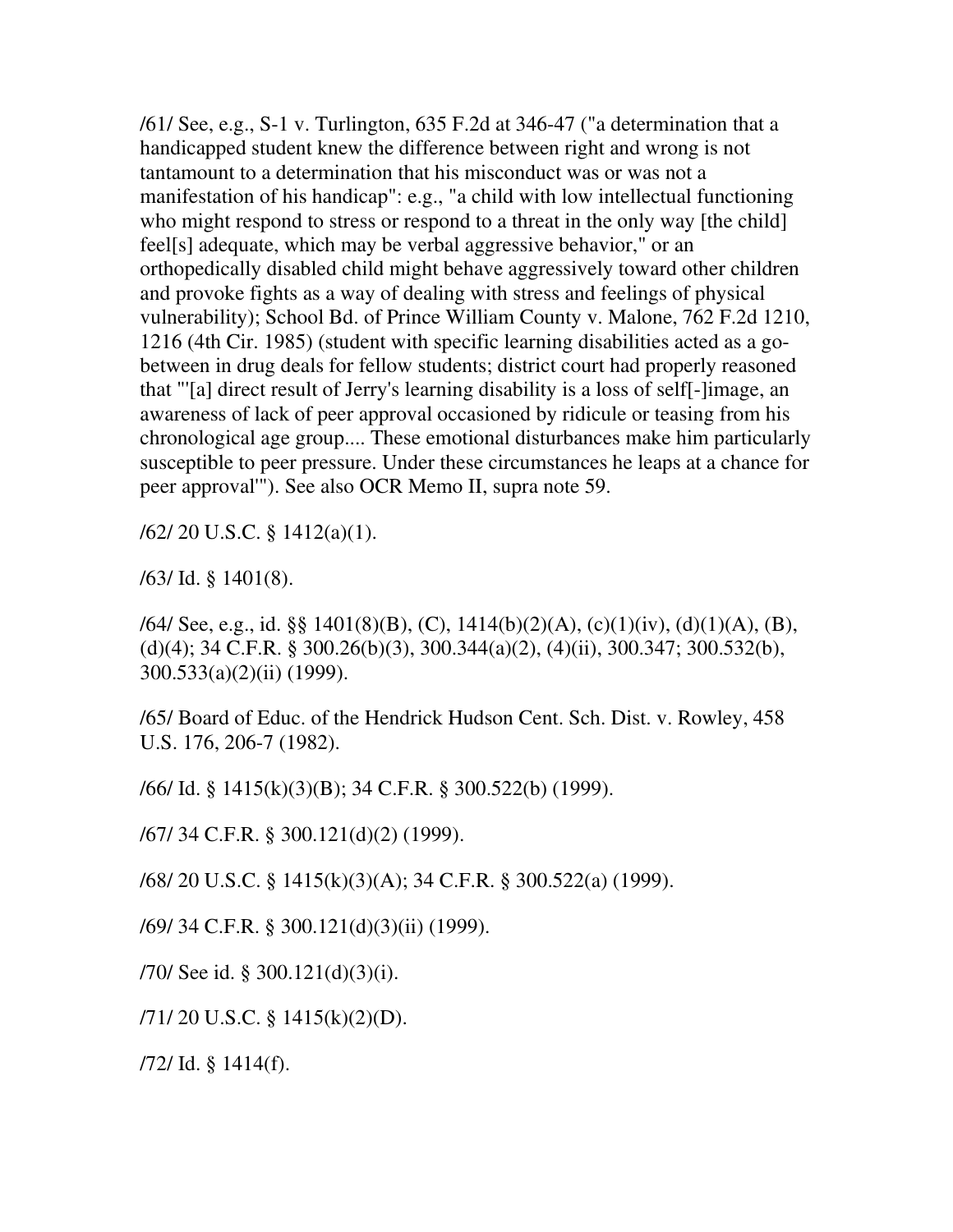/73/ 34 C.F.R. § 300.521(d) (1999).

 $/74$ / Id. § 300.121(d)(3)(i).

/75/ See Rowley, 458 U.S. at 176.

/76/ 20 U.S.C. § 1415(b)(6), (f), (k)(6)(A)(i); 34 C.F.R. §§ 300.507(a)(1), 300.525(a)(1) (1999).

/77/ 20 U.S.C. § 1415(k)(6)(A)(ii); 34 C.F.R. § 300.525(a)(2) (1999).

/78/ 34 C.F.R. § 300.528(b)(1) (1999).

/79/ See id. § 300.511(a).

/80/ 20 U.S.C. § 1415(i)(1).

/81/ Id. § 1415(j).

/82/ Id.; Honig v. Doe, 484 U.S. 305 (1988). Honig held that a court of competent jurisdiction under certain limited circumstances might issue an injunction temporarily excluding a child from the child's current educational placement, over parental objection, for behavior substantially likely to result in injury to the child or to others. As discussed in section VIII.A supra, the 1997 amendments to the Individuals with Disabilities Education Act grant this authority to hearing officers.

/83/ 20 U.S.C. § 1415(k)(7)(A); 34 C.F.R. § 300.526(a) (1999).

/84/ 34 C.F.R. § 104.36 (1999).

/85/ 29 U.S.C. § 705(20)(C)(iv).

/86/ 20 U.S.C. § 1415(k)(8)(A); 34 C.F.R. § 300.527(a) (1999).

/87/ 20 U.S.C. § 1415(k)(8)(B); 34 C.F.R. § 300.527(b) (1999). Interestingly parents are expected to request an evaluation or express concerns about possible special education and related services needs even though-the child not yet involved in the Individuals with Disabilities Education Act system-the parents would not have any way of knowing about special education, related services, evaluation, the right to and meaning of a free appropriate public education, or other rights under the Act.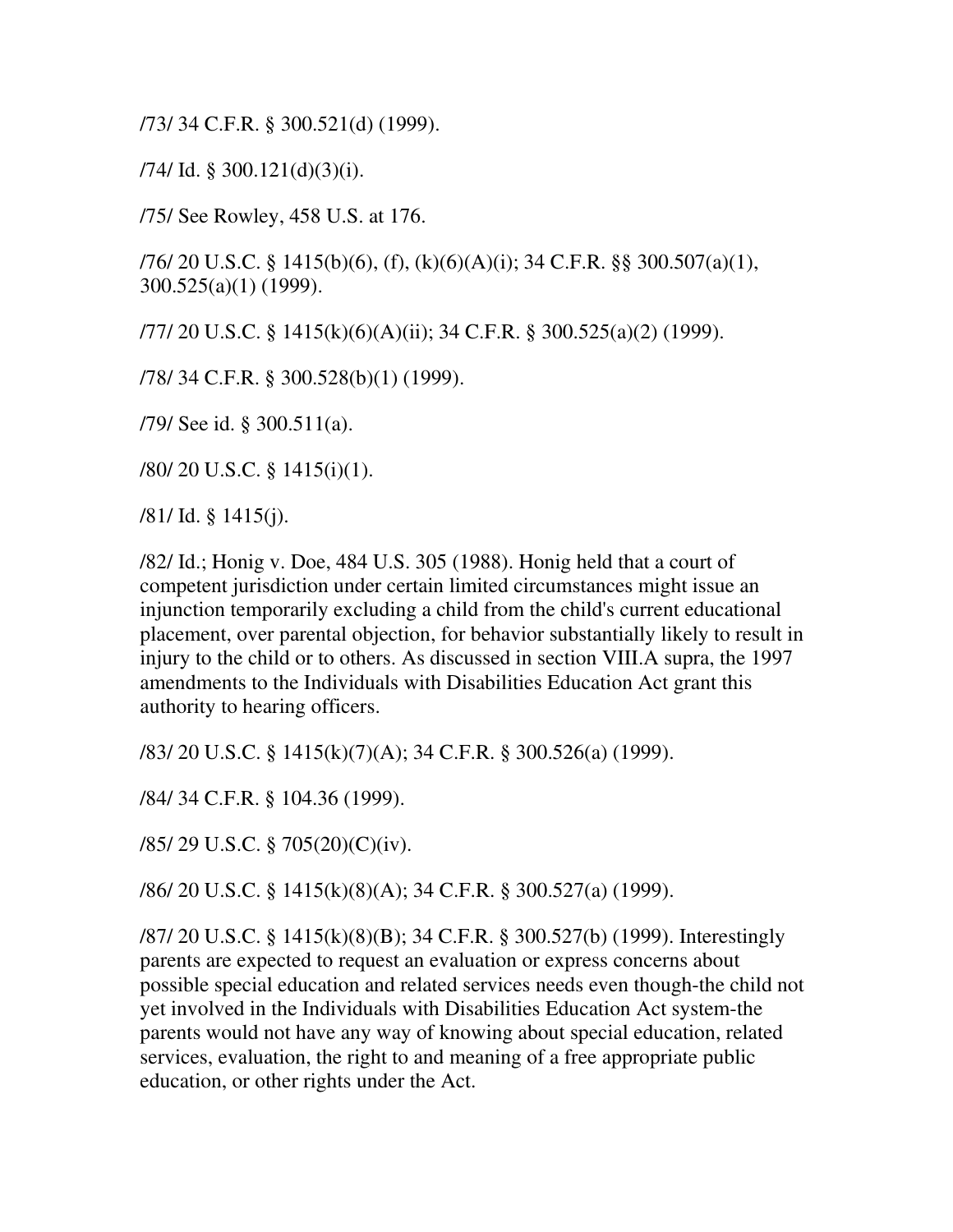/88/ 34 C.F.R. § 300.527(b)(4) (1999). The Individuals with Disabilities Education Act requires states and school systems to operate a comprehensive system for identifying, locating, and evaluating all children in need of special education and related services. This system is known as "child find." See generally 20 U.S.C. § 1412(a)(3); 34 C.F.R. § 300.125 (1999).

/89/ 34 C.F.R. § 300.527(c) (1999).

/90/ 20 U.S.C. § 1415(k)(8)(C)(i); 34 C.F.R. § 300.527(d)(1) (1999).

/91/ 20 U.S.C. § 1415(k)(8)(C)(ii); 34 C.F.R. § 300.527(d)(2)(i), (iii) (1999).

/92/ 20 U.S.C. § 1415(k)(8)(C)(ii).

/93/ 34 C.F.R. § 300.527(d)(2)(ii) (1999).

/94/ See, e.g., Templeton, 17 EDUC. HANDICAPPED L. REP. at 859; Prince George's County (Md.) Pub. Schs., 17 EDUC. HANDICAPPED L. REP. 875 (OCR 1991); Lumberton (Miss.) Pub. Sch. Dist., 18 INDIVIDUALS WITH DISABILITIES EDUC. L. REP. 33 (OCR 1991).

/95/ See, e.g., Mineral County (Nev.) Sch. Dist., 16 EDUC. HANDICAPPED L. REP. 668 (OCR 1990); Akron (Ohio) City Sch. Dist., 19 INDIVIDUALS WITH DISABILITIES EDUC. L. REP. 542 (OCR 1992); Napa Valley (Cal.) Unified Sch. Dist., 27 INDIVIDUALS WITH DISABILITIES EDUC. L. REP. 505 (OCR 1997).

/96/ Morgan v. Chris L., 106 F.3d 401 (6th Cir. 1997) (unpublished table decision), aff'g 927 F. Supp. 267 (E.D. Tenn. 1994), cert. denied, 520 U.S. 1271 (1999). The Sixth Circuit opinion appears at 25 INDIVIDUALS WITH DISABILITIES EDUC. L. REP. 227 (6th Cir. 1997).

/97/ 20 U.S.C. § 1415(k)(9).

/98/ See 927 F. Supp. at 272.

/99/ Chris L., 25 INDIVIDUALS WITH DISABILITIES EDUC. L. REP. 227, 230 (6th Cir. 1997).

 $/100/20$  U.S.C. § 1415(k)(9)(A).

/101/ See 143 CONG. REC. S4403 (1997) (statement of Sen. Tom Harkin, cosponsor) ("The bill also authorizes . . . proper referrals to police and